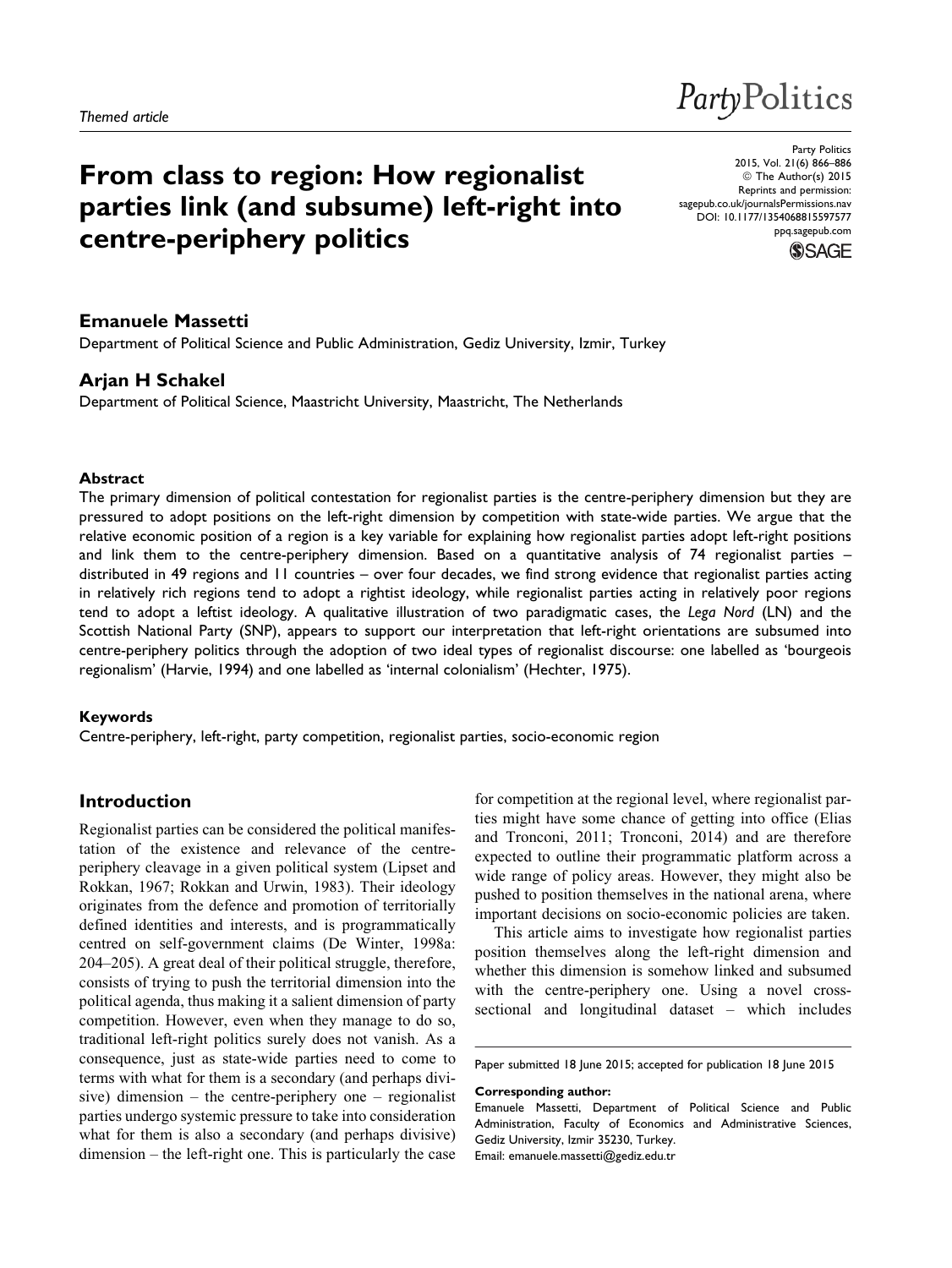ideology scores for 74 regionalist parties distributed across 49 regions and 11 countries and participating in national and/or regional elections held between 1970 and 2010 – we undertake a quantitative analysis which allows us to investigate the main determinants of regionalist parties' positioning on the left-right dimension. In particular, in this analysis we focus on the role of the relative economic status of the region (vis-a`-vis the national average). Since economic issues represent the heart of the left-right divide (Huber and Inglehart, 1995; Wagner, 2011), a correlation between left-right positioning and the relative status of the regional economy would represent a strong indicator of the presence of a context-dependent link between the two dimensions. Indeed, we find that regionalist parties in relatively poor regions position themselves overwhelmingly to the left and, vice versa, regionalist parties in relatively rich regions position themselves overwhelmingly to the right. We also provide a qualitative illustration regarding two paradigmatic cases – the Lega Nord (LN) and the Scottish National Party (SNP) – in support of our interpretation of the quantitative analysis' results. Although only a wider and more systematic study of 'framing' can produce the final evidence, our analysis provides support for the thesis that regionalist parties tend to subsume their left-right ideological orientations into centre-periphery politics. They appear to do so by developing two types of regionalist discourse: a) the 'bourgeois regionalism' discourse (Harvie, 1994), which is based on grievances of exploitation by state policies that directly (territorial transfers) or indirectly (welfare) drag resources from the wealthy (and supposedly hard-working) region to send them to other poorer (and supposedly self-indulgent) regions; and b) the 'internal colonialism' discourse (Hechter, 1975), which is based on the idea of uneven development due to state choices which favour the economic development of certain regions at the expense of others, without providing enough direct (investments) or indirect (welfare) transfer of resources to close the development gap or to limit the output differential.

In the next section we discuss the literature on regionalist parties' ideological positioning and outline our analytical framework and related hypotheses. In the following section we discuss our dataset and coding. We then present the descriptive statistics and the results of our multivariate analysis, outlining the main factors of left-right positioning and the links with the centre-periphery dimension. We follow that with a qualitative illustration concerning two exemplifying cases to explore the nature and logic of those links. We end with a brief summary and discussion of our main findings.

#### Analytical framework and main hypothesis

By definition (De Winter, 1998a: 204–205; De Winter et al., 2006a) – and as confirmed by recent empirical studies (Alonso, 2012: 40) – the centre-periphery cleavage

represents the origin of regionalist parties and the basis of their core ideology. These parties are ideologically and programmatically focused on both the symbolic/identitarian (i.e. recognition of regional peculiarities, minority ethnic groups or minority nations) and substantive questions (attribution of institutional powers/resources to 'their' region) stemming from this originating cleavage (Dandoy, 2010). At the same time, the scholarship has widely acknowledged that regionalist parties do not remain (and, often, are not even born as) single-issue 'prolocutors' (Lucardie, 2000). Many of them, more or less reluctantly and more or less clearly, develop a multi-issue and multidimensional ideology (Newman, 1997; De Winter, 1998a; Massetti, 2009; Newman, 1996).Yet, given the paucity of comparative studies on regionalist parties' ideology (Gomez-Reino et al., 2006: 252), there are still many moot points on the determinants of their ideological positioning both along their primary (centre-periphery) dimension and, even more, across the primary and secondary (left-right) dimensions.

Some scholars pointed out that the links between the centre-periphery and left-right dimensions can be deeply influenced by the specific national and regional contexts, which shape social characteristics of the regionalist movements and the dynamics of party competition (Coakley, 1992). Others even reject the possibility of generalizations, claiming that whether regionalist movements and parties will take a leftist or rightist colour depends on idiosyncratic critical junctures related to past historical events (Erk,  $2005$ ,  $2009$ ).<sup>1</sup> However, other studies suggest that some context-dependent factors are not incompatible with generalization. In particular, Massetti (2009) advances the hypothesis that, due to the dominant position of socioeconomic issues in left-right ideologies (Huber and Inglehart, 1995; Wagner, 2011), the relative status of the region (i.e. whether the region is relatively better off or worse off vis-a`-vis the whole state) might deeply affect the left-right 'colour' of its regionalism. In other words, regionalist parties might 'read' left-right politics through the prism of their territory and, in turn, as also suggested by Gourevitch (1979) and Horowitz (1985), this prism can be strongly affected by the relative economic status of the region. Regionalist parties in relatively poor regions are, arguably, more attracted by Marxist/neo-Marxist (e.g. Gramscian) theories of territorial division of labour (Nairn, 1977) or dependency theories recalibrated within the scope of nation-states, such as 'internal colonialism' (Hechter, 1975); while regionalist parties in relatively rich regions are, arguably, more attracted by neo-liberal discourses on the need/right of individual regions to compete in world markets, free from the oppression of state taxation aimed (also) at territorial transfers (Harvie,  $1994$ ).<sup>2</sup> In short, the putative subsuming of the economic left-right dimension into the centre-periphery dimension involves the translation of the idea of economic competition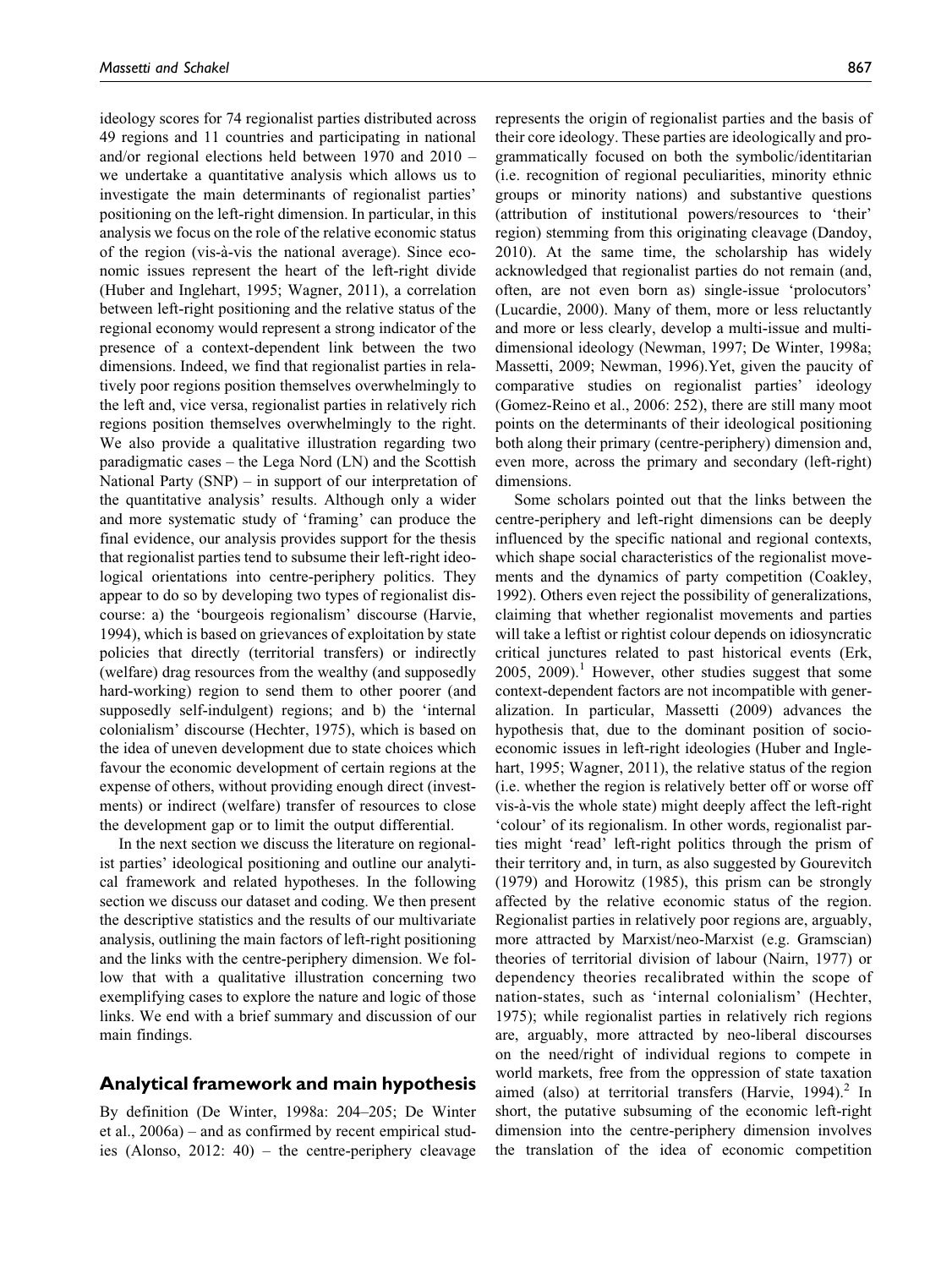between socio-economic classes into competition between regions. Following this insight, we expect a correlation between the relative economic status of the region and the left-right positioning of regionalist parties. Regionalist parties in relatively poor regions tend to position themselves to the left, while regionalist parties in relatively rich regions tend to position themselves to the right.

In order to properly evaluate the presence and strength of this link we need to include in the analysis other factors, either related to the specific centre-periphery stance adopted by regionalist parties or to the structure of the electoral market, which might also affect regionalist parties' left-right positioning. First, we look at regionalist parties' radicalism on their primary (centre-periphery) dimension. Drawing on the empirical findings of previous studies (De Winter, 1998a: 211; Gomez-Reino et al., 2006: 250– 251; Massetti, 2009: 517), we expect that leftist positions are linked to radical (secessionist) stances on the territorial dimensions, while rightist positions are linked to moderate (autonomist) claims. Then, we look at the left-right positioning of two types of competitors: the dominant statewide party in the region and other regionalist parties in the region. The position of the dominant state-wide party in the region is used as a proxy of the regional median voter and, therefore, represents an important indicator of the electoral (left-right) demand. We expect regionalist parties to compete with state-wide parties mainly on the centreperiphery cleavage while adapting to the dominant leftright orientations of the regional electorate. Therefore, we expect them to follow the dominant state-wide party in the region in their left-right positioning. In contrast, we expect that competition with other regionalist parties occurs predominantly on the left-right dimension. Therefore, the left-right position of other regionalist parties competing in the same region represents an indicator of the electoral offer and, in particular, of the (left-right) space which is free from direct competitors. Indeed, we expect regionalist parties to occupy free space rather than replicating the same left-right positioning as other regionalist competitors.

#### Regionalist parties' dataset

We define regionalist parties according to four criteria. First, they are self-contained political organizations that contest elections. Secondly, they are organizationally present and/or field candidates only in a particular sub-territory (region) of the state. Thirdly, the territorial limitation of their political/electoral activity is a consequence of their explicit objective of defending only the identities and interests of 'their' region. Fourthly, as stated by De Winter (1998a: 204), regionalist parties' core mission is to achieve/protect/enhance ''some kind of [territorial] self-government'' for their homeland. The first criterion excludes regional parties that formally or de facto act as regional branches of a state-wide party.3 The second criterion

excludes state-wide parties that are in favour of decentralization or federalization of the state. The third criterion excludes parties that are momentarily present only in one or few regions (maybe because they are new) but with clear state-wide ambitions. The fourth criterion excludes ethnic parties that are not primarily interested in selfgovernment claims for the region but, rather, in ethnic community rights.<sup>4</sup>

In order to identify regionalist parties and to be able to classify them according to their ideology we proceeded in several steps. First, we collected regional vote shares<sup>5</sup> for regional and national elections in 19 Western countries<sup>6</sup> to create an initial dataset. In a second step we looked at the territorial concentration of the vote and we made use of secondary sources, party internet sites and party manifestoes and documents to determine whether a party can be considered as regionalist. We also applied a relevance criterion; we include in our dataset each regionalist party which obtained at least 1% of the vote and/or one seat in one national or regional election.<sup>7</sup> For a number of parties we were not able to identify their ideology on the centreperiphery dimension (i.e. we are not sure they could be considered as regionalist parties), and this led to the exclusion of six countries.<sup>8</sup>

We look at regionalist parties participating in regional and national elections because the population of regionalist parties is different across the electoral arenas. Indeed, 54 parties participate in national elections whereas 70 parties participate in regional elections (see Appendix A). Four parties participate only in national elections whereas 20 parties participate exclusively in regional elections (50 parties participate both in national and regional elections).

Party competition and positioning on the left-right and centre-periphery dimensions may be different across electoral arenas. For regionalist parties both the national and regional electoral arenas are usually very important: the national political level because that is where decisions with regard to decentralization are taken; and the regional level because that is where they can also aim to govern, accessing patronage resources and using regional institutions to further ethno-territorial demands. Hence, at the national level regionalist parties may prioritize their position on the centre-periphery dimension whereas at the regional level they may want to emphasize their position on the leftright dimension. Which objective prevails in the end is difficult to deduce a priori and we opt to include both types of elections.

The coding scheme for the left-right dimension, which is reported in Table 1, is a reformulation of similar taxonomies proposed in earlier works (De Winter, 1998a; Massetti; 2009; Tronconi, 2009).

The main difference with previous classifications consists in the possibility of reducing the six-category scale to a dichotomous variable (left and right), which is crucial for testing the main hypothesis presented in this article.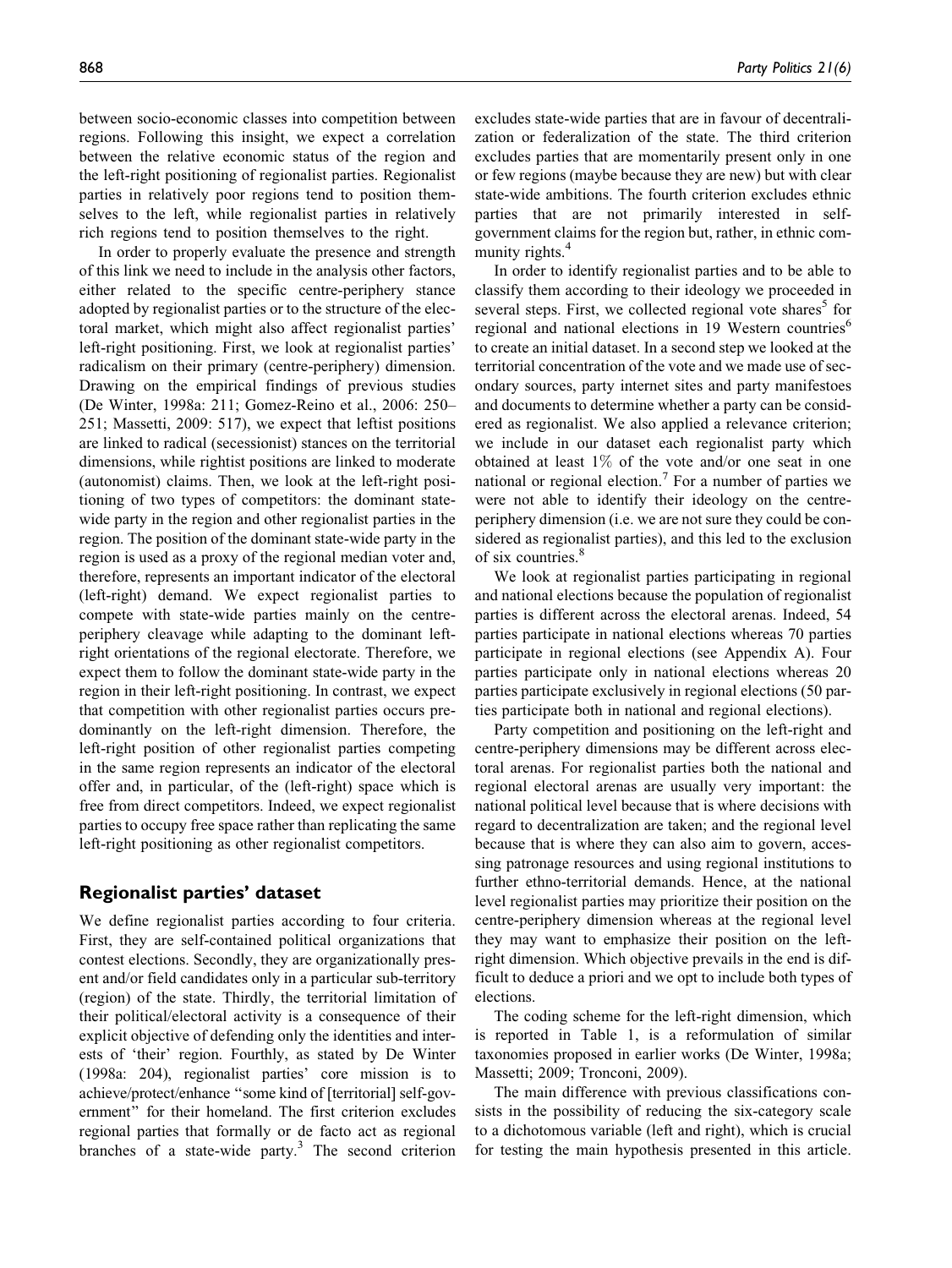| Right | Radical right<br>Mainstream Right<br>Centrist, right leaning | 6<br>4 | Combining market oriented economic policies with xenophobic, anti-immigrant policies<br>Bourgeois (Conservative or Liberal) parties supporting market oriented policies<br>'Broad church' parties with more prominent rightist tendencies |
|-------|--------------------------------------------------------------|--------|-------------------------------------------------------------------------------------------------------------------------------------------------------------------------------------------------------------------------------------------|
| Left  | Centrist, left leaning<br>Mainstream Left<br>Radical left    |        | 'Broad church' parties with more prominent leftist tendencies<br>Socialist, social-democratic and green parties supporting state-oriented economic policies<br>Marxist parties, or parties with influential Marxist components            |

Table 1. Classification of regionalist parties on the left-right dimension.

This objective was achieved by identifying prevailing left or right tendencies within 'centrist' parties, thus dividing the 'centre' class into two categories ('Centrist, right leaning' and 'Centrist, left leaning').<sup>9</sup>

The information on which the coding was conducted comes overwhelmingly from recently published secondary sources that provide longitudinal analysis of the individual parties, usually covering almost in full the historical period that we consider: 1970–2010. These sources provide qualitative accounts of the ideological development of regionalist parties and are, therefore, very valuable for tracking their ideological positioning, as well as longitudinal changes. Appendix A provides a list of all coded parties and their average scores (since party position can change over time) for the whole period considered. Appendix B presents a brief discussion of the coding procedure, including examples, and provides a list of references used for the coding. Appendix C validates our scores with the Chapel Hill expert survey (Bakker et al., 2012) and the expert survey conducted by Szöcsik and Zuber (2012), as well as with scores derived from the party Manifesto Project Database (Budge et al., 2001; Klingemann et al., 2006).

#### Results

In Table 2 we report the distribution of regionalist parties along the left-right dimension, on the basis of their average scores in the considered timeframe. Three considerations are in order. First, once the left-right space is dichotomized, we find the same exact number of regionalist parties on the two sides of the divide. This empirical finding appears to confirm that regionalism, in general terms, does not have a systematic predisposition to link itself either with a leftist or rightist ideological position.

Secondly, like for state-wide parties, mainstream and centrist positions are remarkably more common than radical (especially radical right) ones. Thirdly, 'centrist' positions (summing up left and right leaning ones) are adopted in more than 40% (nearly 45% in national elections) of cases. In other words, almost half of the parties are not strongly characterized in their left-right ideology. Since 'position' can be seen as determined by various combinations of 'salience' and 'direction' (Basile, 2015), we can say that some of the parties coded as 'centrist' might have engaged, to various degrees, into a 'blurring' strategy. These data could be, therefore, interpreted as an indication

of a prudent approach, adopted by many regionalist parties, in taking a stance on a secondary dimension (in this case the left-right one).

However, also for centrist 'broad Church' parties, such as the rally parties of the ethno-territorial German speaking minorities in Italy (SVP) and Belgium (ProDG), or other inclusive parties that have become the symbol of regional governments (like the CiU in Catalonia, PNV in the Basque Country and, more recently, the SNP in Scotland), the established literature clearly indicates the predominance of left or right leaning components. In addition, a solid majority of cases adopts very clear leftist or rightist positions. Therefore, the third and final consideration is that the general trend amongst regionalist parties is to engage in party competition beyond the original centre-periphery dimension and to position themselves on the usually more salient (at a system level) left-right dimension. The analysis that follows aims to investigate whether the adoption of a left-right position can be linked to centre-periphery politics (subsuming strategy) or if it is totally independent (twodimensional strategy).

#### Multivariate analysis

We now turn to a multivariate analysis in order to explore in how far the economic status of the region can predict a regionalist party position on the left-right dimension. We operationalize the state of the economy of a particular region by calculating the GDP of a region relative to the GDP as a country as a whole (Eurostat). Percentages above 100% indicate that a region is doing well compared to the country as a whole, whereas percentages below 100% indicate that a region is economically lagging behind the rest of the country.

We coded regionalist parties on their centre-periphery positioning based on the crucial distinction between moderate/autonomist vs radical/secessionist stances, where the former do not question the territorial integrity of the state while the latter do (Massetti and Schakel, 2013a, 2013b). We also introduce three control variables on competition from statewide and other regionalist parties. The statewide party competition dummy variable measures whether the main (largest) state-wide party can be found on the left  $(= 0)$  or on the right  $(= 1)$ . To determine the main (largest) state-wide party we look at regional vote shares for a particular election year (Schakel, 2013) and determine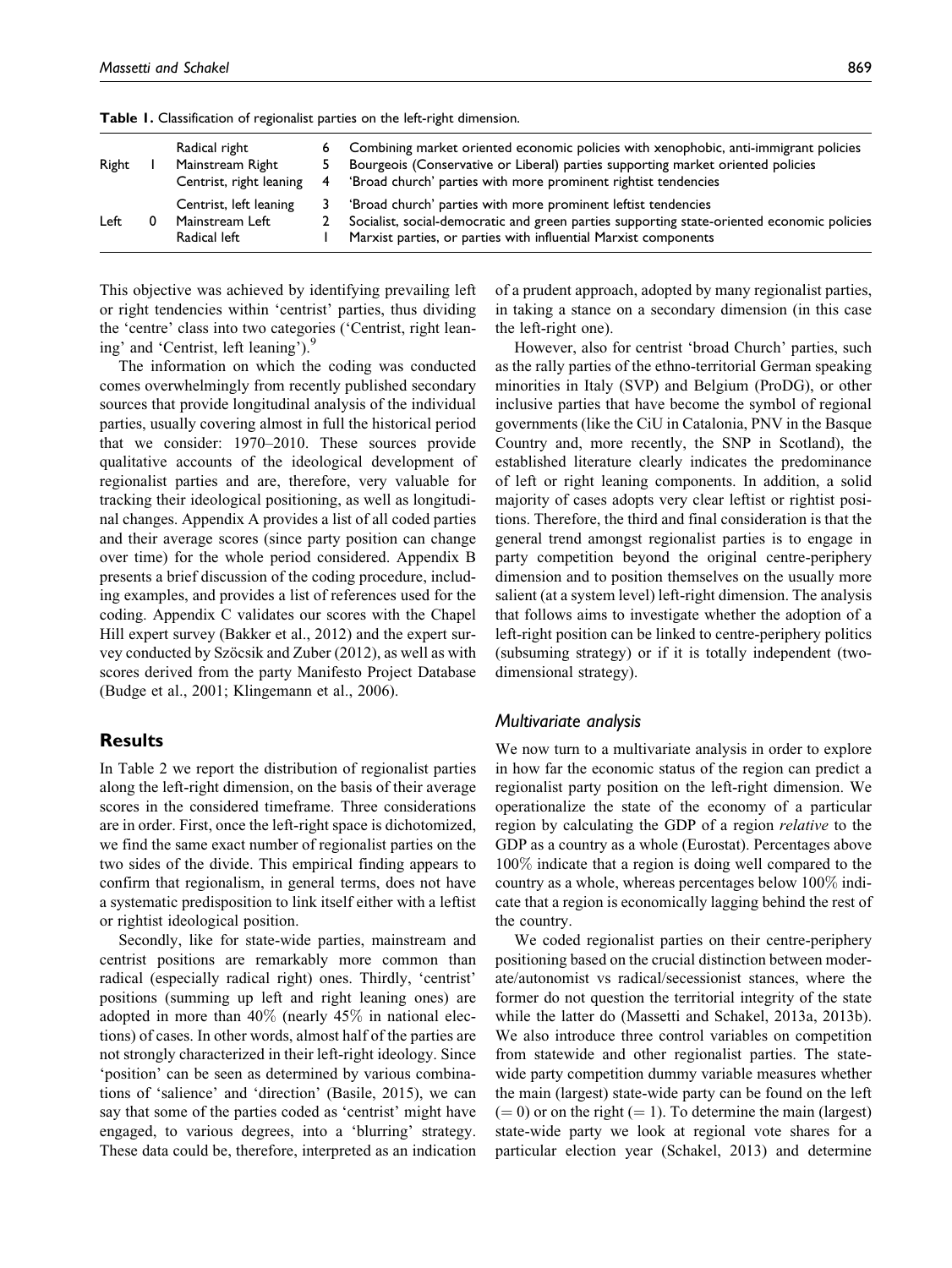|                                  |              | Left            |              | Right                |                  |               |  |  |
|----------------------------------|--------------|-----------------|--------------|----------------------|------------------|---------------|--|--|
|                                  |              | Clearly Left    |              | Centrist             | Clearly Right    |               |  |  |
|                                  | Radical Left | Mainstream Left | Left Leaning | <b>Right Leaning</b> | Mainstream Right | Radical Right |  |  |
| National elections<br>$(N = 54)$ | 6<br>11%     | 12<br>22%       | 17%          | 28%                  | 17%              | 6%            |  |  |
| Regional elections<br>$(N = 70)$ | 11%          | 16<br>23%       | 12<br>17%    | 18<br>26%            | 14<br>20%        | 4%            |  |  |

Table 2. Number (and percentages) of regionalist parties participating in national and regional elections per position on the left-right dimension.

Table 3. Predicting when a regionalist party is on the right.

|                                      |      |      | National elections | Regional elections |        |      |         |        |
|--------------------------------------|------|------|--------------------|--------------------|--------|------|---------|--------|
|                                      | min  | max  | change             | sig.               | min    | max  | change  | sig.   |
| Economic status of the region        | 0.12 | 0.95 | 0.83               | ∗                  | 0.14   | 0.97 | 0.83    | $\ast$ |
| Centre-periphery position dummy      | 0.60 | 0.16 | $-0.44$            | ∗                  | 0.70   | 0.42 | $-0.28$ | $\ast$ |
| Main statewide party on the right    | 0.60 | 0.73 | 0.13               | ∗                  | 0.70   | 0.75 | 0.05    |        |
| Other regionalist party on the left  | 0.60 | 0.81 | 0.22               | $\ast$             | 0.70   | 0.79 | 0.09    |        |
| Other regionalist party on the right | 0.60 | 0.55 | $-0.05$            |                    | 0.70   | 0.41 | $-0.29$ | $\ast$ |
| Number of observations               |      |      | 391                |                    | 411    |      |         |        |
| Number of parties                    |      |      | 63                 |                    | 81     |      |         |        |
| Wald chi <sup>2</sup>                |      |      | $16*$              |                    | ∗19    |      |         |        |
| Log pseudolikelihood                 |      |      | $-204$             |                    | $-230$ |      |         |        |
| McFadden $R^2$                       |      |      | 0.22               |                    | 0.17   |      |         |        |
| Adjusted count R <sup>2</sup>        |      |      | 0.51               |                    | 0.40   |      |         |        |

 $*_{D}$  < 0.05.

Note: The table shows the results of logit models whereby the dependent variable reflects whether the regionalist party is left  $(=0)$  or right  $(=1)$ . We show the probabilities for being a right party when the independent variables go from their minimum to their maximum while all other variables are held at their median (categorical variables; except for main statewide party which is set at left) or their mean (economic status of the region). Detailed model results are available upon request.

left-right position via the data from the Manifesto Research Group/Comparative Manifestos Project for years before 1999 (Budge et al., 2001; Volkens et al., 2012) and from the Chapel Hill expert survey for 1999 and later (Bakker et al., 2012). Two regionalist party competition dummy variables indicate whether there is one (or more) regionalist party on the left or on the right participating in elections within the same region ( $0 = no$ ; 1 = yes).

We analyse the left-right ideology of regionalist parties with two variables, a (robust) dichotomous variable and an ordinal/categorical variable with six categories (see Table 1). The binary variable is analysed with the help of a logit model whereby we use party clustered standard errors (positions are coded for each national and regional election and positions are clustered in parties). Theoretically speaking, an ordered logit model would be the preferred model for the ordinal/categorical variable. However, Brunt tests reveal that the parallel regression/proportional odds assumption is not met. That is, the relationship between each pair of outcome groups is not the same and each comparison requires its own model. We therefore opt for multinomial logit models with party clustered standard errors which

do not assume a rank order between the categories. According to Hausman and Small-Hsiao tests, these models appear not to violate the independence of irrelevant alternatives assumption. The unit of analysis is a party participating in a particular region election year. Only when a regionalist party obtains 1 percent vote share in a regional and/or national election at the regional level it is included and we only look at elections taking place in 'core-regions', that is those regions for which the regionalist party demands decentralization or seeks to govern in its best interest. Some regionalist parties are multi-regional, in the sense that they participate in more than one 'institutional' region (e.g. the LN in the 'Padania regions' in Italy and the PDS in the Eastern Länder of Germany). In these cases, each party's institutional region is analysed separately (therefore the number of parties in Tables 3 and 4 is higher than in Tables 1 and 2 or in Appendix A). Appendix D provides descriptive statistics for the dependent and independent variables.

In Tables 3 and 4 we show predicted probabilities for a particular ideological position of regionalist party on the left-right dimension. These probabilities are obtained by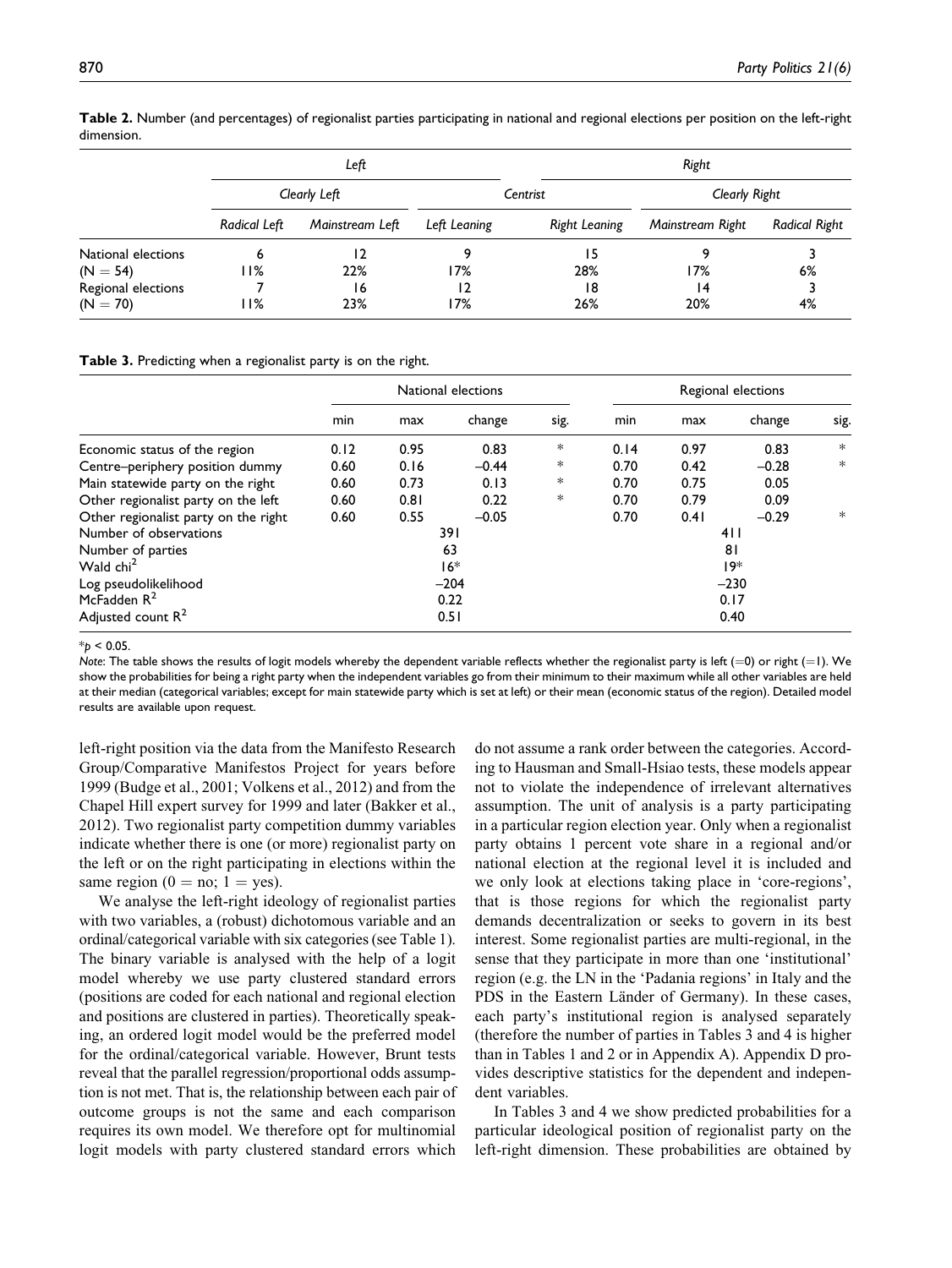|                        |          |          | National elections Regional elections |          |  |
|------------------------|----------|----------|---------------------------------------|----------|--|
|                        | I SD     | 2 SD     | I SD                                  | 2 SD     |  |
| Radical left           | $-0.21$  | $-0.41$  | $-0.15$                               | $-0.27$  |  |
| Mainstream left        | $-0.16*$ | $-0.25*$ | $-0.17*$                              | $-0.29*$ |  |
| Centrist left leaning  | $-0.05*$ | $-0.08*$ | $-0.12*$                              | $-0.18*$ |  |
| Centrist right leaning | 0.23     | 0.38     | 0.16                                  | 0.20     |  |
| Mainstream right       | $0.09*$  | $0.14*$  | 0.09                                  | 0.12     |  |
| Radical right          | $0.11*$  | $0.21*$  | $0.19*$                               | $0.41*$  |  |
| Number of observations | 391      |          | 411                                   |          |  |
| Number of parties      | 63       |          | 81                                    |          |  |
| Wald chi <sup>2</sup>  | $96*$    |          | $111*$                                |          |  |
| Log pseudolikelihood   | $-556$   |          | $-586$                                |          |  |
| McFadden $R^2$         | 0.12     |          | 0.11                                  |          |  |
| Adjusted count $R^2$   | 0.28     |          | 0.29                                  |          |  |

Table 4. The effects of the relative economic position of a region on the left–right position of regionalist parties.

 $*_{p} < 0.05$ 

Note: The table shows the results of a multinominal logit model which estimates the probability that a regionalist party is radical left, mainstream left, left of centre, right of centre, mainstream right or radical right. It shows the changes in probabilities for being a type of party when the relative economic position of a region (% of national average) goes from one or two standard deviation(s) below to one or two standard deviation(s) above the mean (98%  $\pm$  24% / 48%) while all other variables are held at their median (categorical variables; except for main statewide party which is set at left). Detailed model results are available upon request.

using the prvalue and prgen command available in the SPost package for Stata developed by Long and Freese (2006). Confidence intervals for the changes in probabilities are obtained by a bootstrap percentile method with 1000 replications. The bootstrap method is more robust for 'noisy' data than, for example, the delta method, and does not require an assumption of normality because bootstrapping resamples from the dataset and treats the sample as the population. The bootstrap method is not often used because although it ''frequently provides better estimates of the confidence interval bounds, it is computationally intensive" (Long and Freese, 2006: 127).

In Table 3 we estimate probabilities whether regionalist parties position themselves on the right when a particular independent variable goes from its minimum to its maximum while all other variables are held at their median (dummy variables) or their mean (economic status of the region). Our main hypothesis concerns the impact of the economic status of the region. As reported in Table 3, where the regional economy is relatively strong there is a significantly higher probability that a regionalist party adopts a right position on the left-right dimension. For both national and regional elections, the probability that a regionalist party places itself on the right increases by 83 percentage points when relative regional GDP goes from 35 to 162 percent of statewide GDP.

The hypothesized link between centre-periphery radicalism and left-right placement also appears to be substantiated. When a party is moderate on self-government there is a 44 percent increased probability that the party adopts a position on the right. For regional elections, the 'linkage' between center-periphery positions and leftright positions is weaker and radical parties have a 28 percent lower probability of placing themselves on the right. Party competition from statewide and other regionalist parties matters too. When the main (largest) statewide party in the region can be found on the right, there is a 13 percent higher probability (for national elections) that a regionalist party can also be found on the right. Since in most cases the state-wide parties are the dominant actors, this is a strategic move which follows the electoral demand (i.e. trying to be close to the median voter in terms of left-right positioning) and might heavily overlap with the 'socio-economic region' logic discussed above. As an example, the leader of the Ligue Savoisienne (LS), Patrice Abeille, stated:

from the political point of view, you know that Savoy, similar to all the mountainous countries, is dominated by the conservative or ultra-conservative tendency. As an example, at the last legislative elections [in 1997] eight RPR-UDF MPs were elected out of eight districts. A left-wing autonomist movement would have no chance of success here. (quoted in Roux, 2006b: 110).

On the other hand, regionalist parties also need to look at how the 'offer side' of the electoral market is structured. In this case, it makes more sense for them to pay special attention to the positioning of other regionalist parties, in order to identify the 'free space'. Our analysis shows that when other regionalist parties are present in the region it will affect the left-right position and there is a 22 percent higher probability (for national elections) of being on the right when the other regionalist party is on the left, whereas the probability of being on the right decreases by 29 percent (for regional elections) when the other regionalist party is on the right. Indeed, the occupation of different segments of the left-right continuum by regionalist parties competing in the same region is rather common, e.g. the Basque Country, Catalonia, Aragon, Faroe Islands, Corsica, Sardinia, Val d'Aosta, etc.

In Table 4 we provide the results of a multinomial logit analysis to explore how far the linkage between economic status and left-right ideology holds when using this more fine-grained coding. Table 4 displays change in probability in left-right positioning when the relative state of the economy of the region (percent of national average) goes from one or two standard deviation(s) below to one or two standard deviation(s) above the mean (98\%  $\pm$  24\% / 48\%).

The results are quite similar for national and regional elections. When the relative economic position of a region improves, there is a higher likelihood of finding 'mainstream right' and 'radical right' parties, whereas the probability of finding 'mainstream left' and 'centrist left leaning' parties decreases.<sup>10</sup>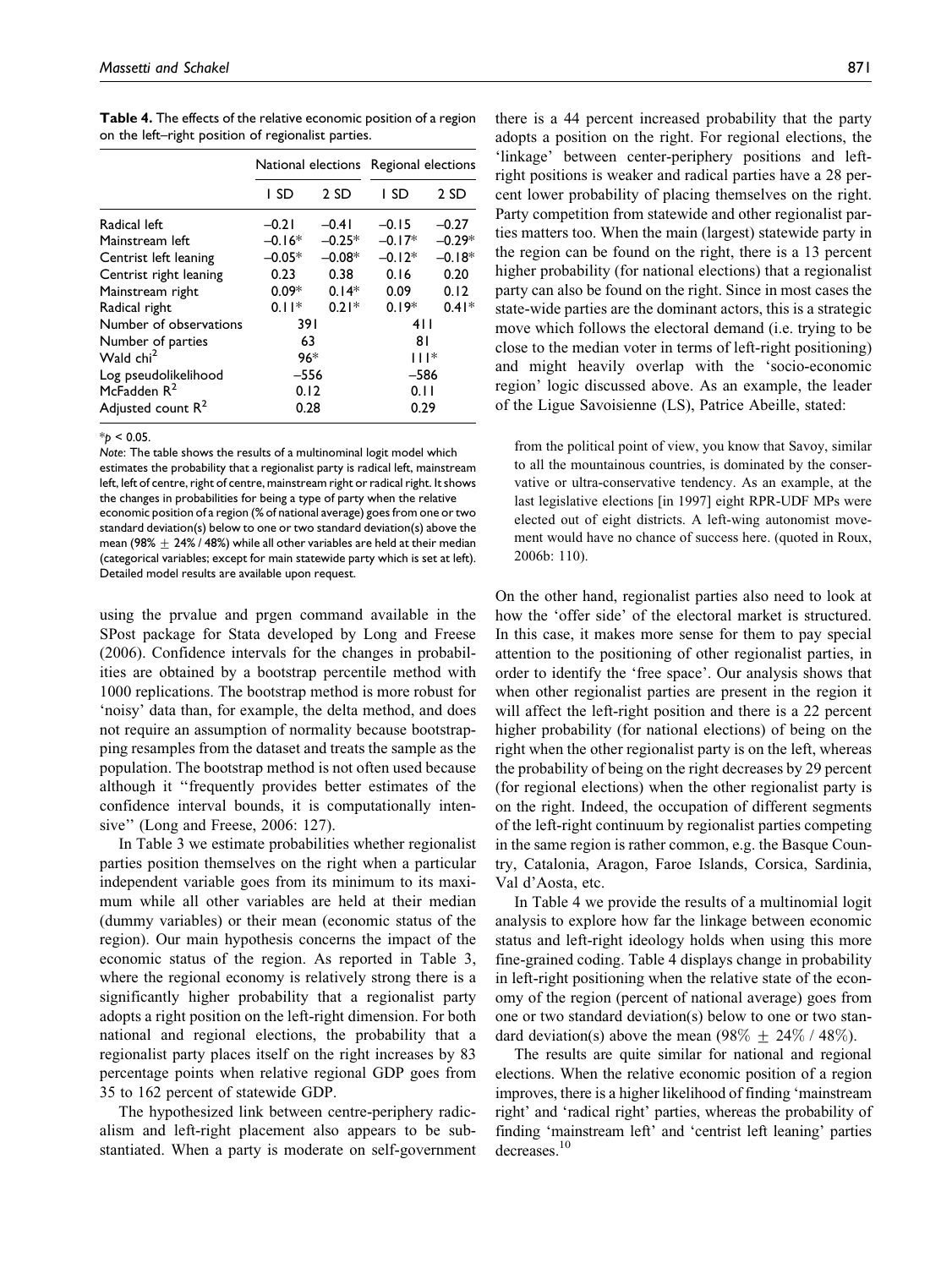

Figure 1. A. National elections. B. Regional elections.

This figure shows the probabilities of particular positions on the left-right dimension when the relative economic position (percent of national average) of a region goes from its minimum (35%) to its maximum (162%). The estimates are based on the model presented in Table 4.

In Figure 1 we plot changes in probabilities for positions on the left-right dimension when the relative position of the regional economy goes from its minimum to its maximum. Figure 1a displays the probabilities for national elections and Figure 1b for regional elections. We do this to show in visual form the results presented in Table 4 and to get a better understanding of how the probabilities change for the values in between the minimum and maximum values of the regional economy variable. The patterns in the figures confirm previous findings. Overall, the multinomial logit analysis supports the results of the logit models and the relative economic position of the region vis-a-vis the country as a whole is a very strong predictor on the question of whether a regionalist party adopts a left or right position. $11$ 

We now turn to a qualitative illustration to observe how regionalist parties do indeed 'subsume' their left-right position into a centre-periphery discourse.

#### A qualitative illustration of the nature and logic of issue linkage: Strategic subsuming?

The most important finding of the analysis presented above is the extremely strong and significant correlation between the relative economic status of the region (relatively 'rich' vs relatively 'poor' regions) and the left-right ideological orientations of regionalist parties. Here we present qualitative data on two paradigmatic cases which indicate that this correlation can be interpreted as the result of a systematic process of subsuming left-right orientations into the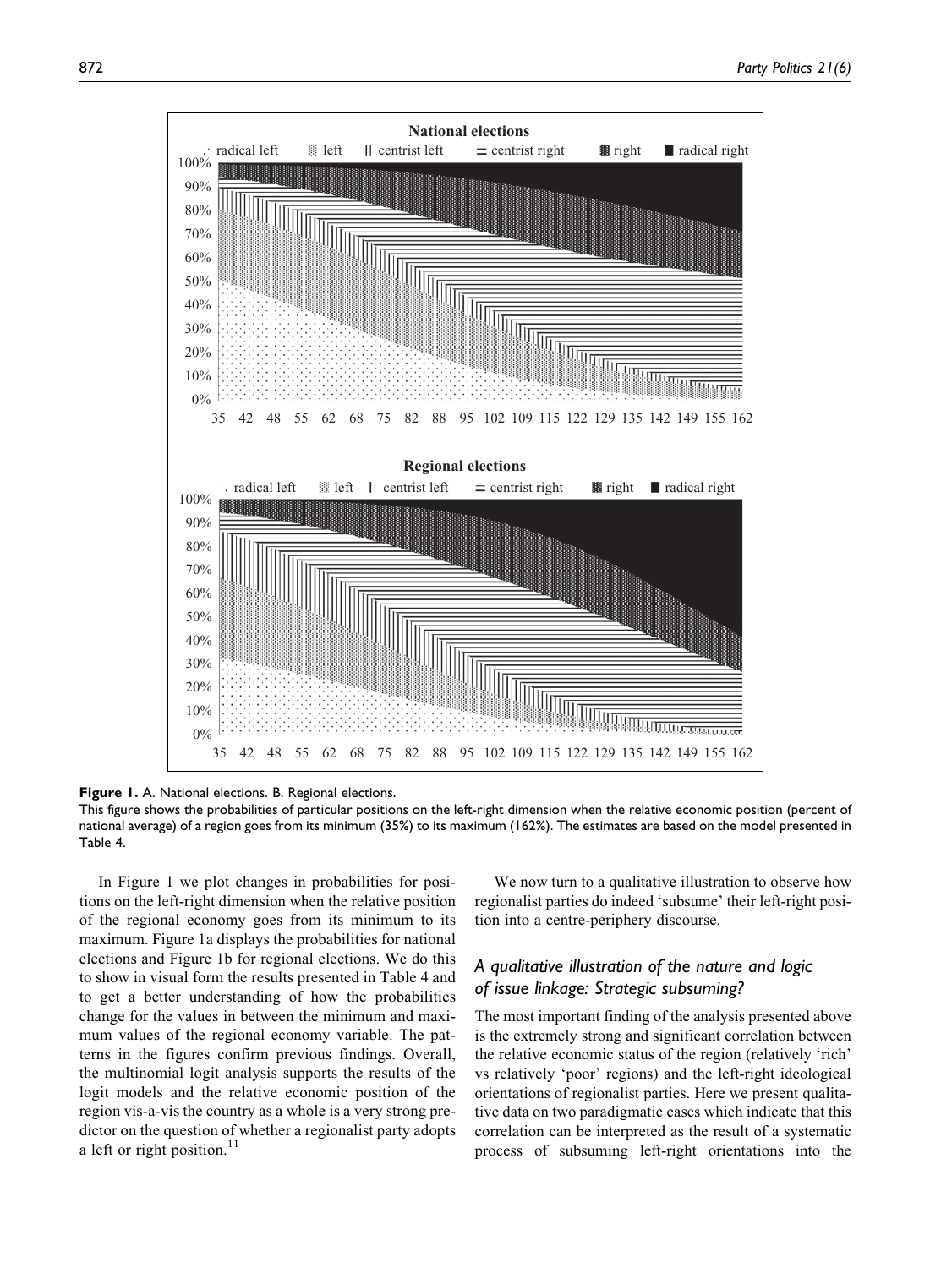centre-periphery (regionalist) discourse. Incidentally, the qualitative illustration is also interesting in respect to the link between centre-periphery radicalism and left-right positioning.

As far as the link between economic status and left-right positioning is concerned, the basic logic of the subsuming process is rather straightforward and is informed by electoral strategy: the regionalist party orientates itself towards the left or towards the right depending on which type of economic discourse arguably suits best the construction of coherent regionalist grievances and claims. The regionalist perspective tends to amplify the differences between the region and the rest of the state, while playing down internal (intra-regional) differences. This leads many regionalist parties to identify the whole region as a strongly characterized socio-economic entity on the basis of the prevailing features in the regional socio-economic fabric, thus substituting the concept of socio-economic class with that of socio-economic region. In order to present the main differences between the subsuming of a rightist as opposed to a leftist ideological orientation into a regionalist discourse, as well as the implicit<sup>12</sup> but clear centrality of the underlying concept of 'socio-economic region' in these subsuming processes, we present extracts from electoral manifestos of the Lega Nord (LN), a party representing the relatively rich regions of Northern Italy, and of the Scottish National Party (SNP), a party representing a region of the UK (Scotland) that has experienced long-term industrial decline and has traditionally lagged behind the national average of economic output.<sup>13</sup>

A policy based on extensive public expenditure cannot, by any means, be called as 'social' because it undermines the basis of the economy. It produces: 1) low development; 2) high unemployment; 3) loss of competiveness for businesses ... Mrs Thatcher and Reagan stopped the growth of public spending. Here [i.e. in Italy], public finances are out of control, producing an increase in taxation and public debt ... In order to reduce public expenditure you need to eliminate useless expenditures, privileges and the 'nanny state' logic. To do that, you need structural reforms and the most important reform is the federalist one ... Like in the U.S.A. and Switzerland, the creation of true fiscal autonomy for local institutions triggers mechanisms of competitiveness and accountability. (Lega Nord, 2001: 3–5)

Scotland today is in a state of crisis, with our economy decimated by the policies of successive London Governments. Unemployment has soared ... Industrial production has fallen far more than in other countries. The UK's Regional Policy has failed to secure long-term jobs for Scotland ... The British political system offers Scotland no hope of improvement. A further term of Thatcherism will devastate the Scottish economy, concentrating more wealth and power in the South East of England. The weak and divided Labour Party is powerless to protect Scotland ... But there is an alternative – to choose Scotland. Never has the need for an independent Scottish Parliament and a Scottish Government been greater. Only with our own Government will Scotland have the will and the resources to reverse our economic decline and end mass unemployment ... Only a Scottish Government will be able to tackle the appalling social conditions in which many of our people have to live. (SNP, 1983: 1)

We are working hard for economic recovery and new jobs ... However, the London parties' proposed cuts pose a threat to this recovery ... At this election, more votes means more Nats [i.e. Nationalists], and more Nats means less cuts. Local services and recovery can and must be protected ... Running through this manifesto is the SNP vision of a new future for Scotland, independent, socially just and economically secure. (SNP, 2010: 5–6)

As the quotations show, regionalist parties acting in regions that are relatively wealthy (vis-a-vis the state's average) might be pushed to adopt a regionalist discourse which primarily insists on the disadvantages of state intervention in economic matters, and which denounces the loss of regional resources that are transferred to poorer regions via solidaristic and/or developmental state policies. They tend, therefore, to be ideologically oriented towards the right. The LN is by no means an isolated case of that type of regionalism that Christopher Harvie labelled as 'bourgeois regionalism' (Harvie, 1994).<sup>14</sup> The overwhelming majority of the main regionalist parties representing relatively rich regions, such as Flanders, Brussels, Catalonia, the Basque Country, South Tyrol, Val d'Aosta, Savoy, etc. appear, albeit with their own specificities, to combine an anti-tax, pro-market and pro-business position with their own individual regionalist stance (Barbera and Barrio, 2006; Buelens and Van Dyck; 1998; De Winter, 1998b; De Winter et al., 2006b; Marcet and Argelaguet, 1998; Massetti and Sandri, 2012; Pallaver, 2007; Perez-Nievas, 2006; Roux, 2006b). Symmetrically, regionalist parties acting in relatively poor regions might be pushed to adopt a regionalist discourse that insists on the importance of developmental policies/investments and on welfare provisions, denouncing the disinterest of the state in creating the conditions for regional development (e.g. infrastructural investments, attention to specific economic sectors, etc.) and the damages inflicted to their regions by right-wing policies aiming at reducing solidarity and welfare. They are, therefore, inclined to incorporate and maybe subsume a leftist ideology, which often translates to the adoption of a regionalist discourse falling within Michael Hechter's 'internal colonialism' (Hechter, 1975). This is not a peculiarity of the SNP. It applies to many other regionalist parties in relatively poor regions, such as Wales, Wallonia, Galicia, Andalusia, Brittany, Corsica and Sardinia (Buelens and Van Dyck, 1998; Elias, 2009; Gomez-Reino, 2006; Hepburn, 2009; Montabes et al., 2006; Olivesi, 1998; Roux, 2006a, 2011; Van Morgan, 2006).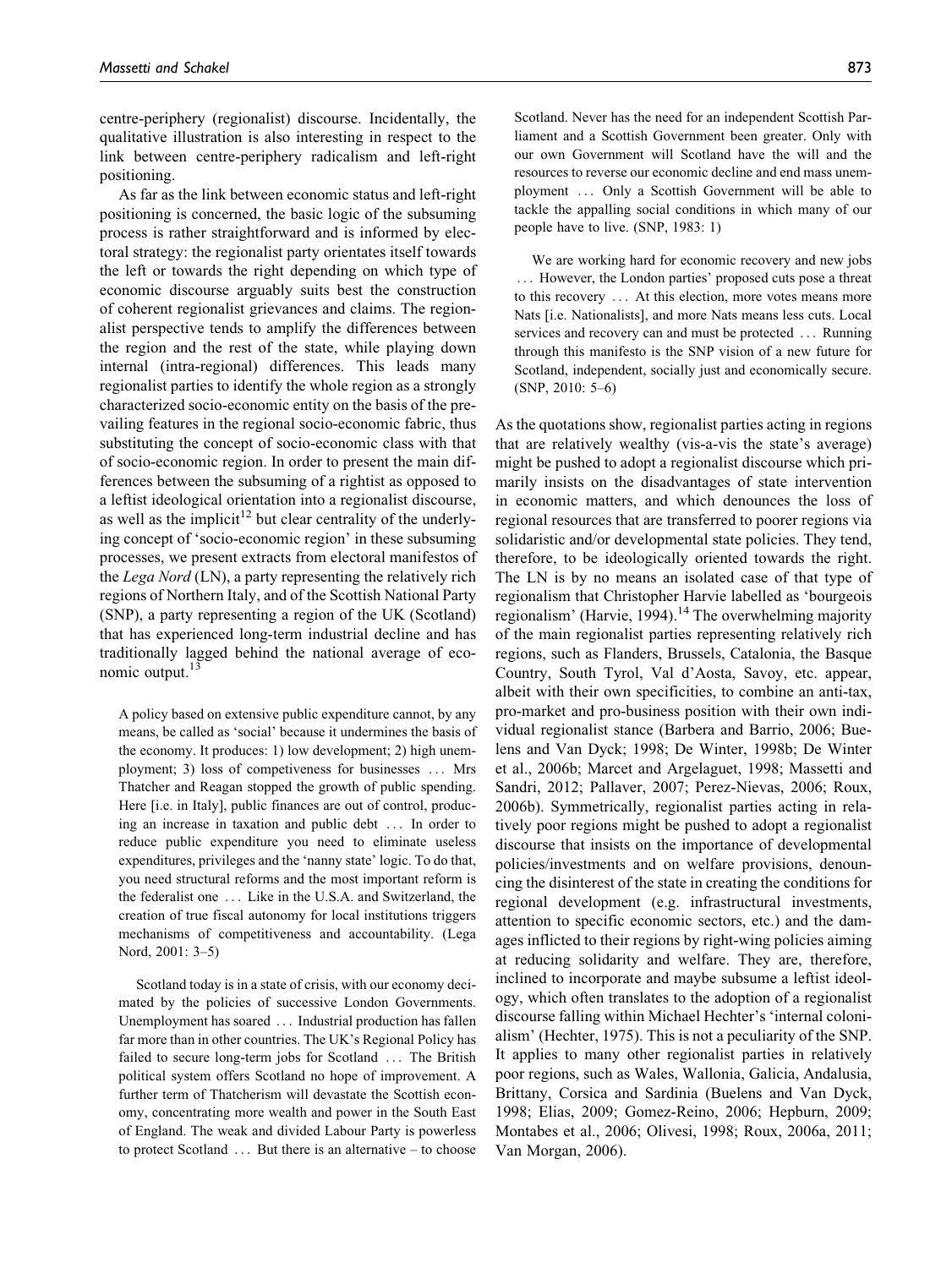The two examples reported above can also be illuminating in regard to the second important correlation that we found in descriptive statistics and in the multivariate analysis (see Table 3). Rightist regionalist parties acting in relatively rich regions might be satisfied with the protection of regional wealth through fiscal federalism, thus challenging the centralist tendencies of the state in terms of welfare and redistributive policies but without necessarily putting into question the territorial integrity of the state. In contrast, leftist regionalist parties acting in relatively poor regions are presented with a tougher choice: either they construct a radical critique of the state, blaming it for the underdevelopment of their region and demanding secession, or they put themselves into a somehow contradictory position, i.e. accepting their condition of (economic) dependency vis-a-vis the central state while still challenging it from a (moderate) regionalist perspective. The latter option might produce a shift in the focus of the regionalist struggle from demands for the transfer of competences to demands for the transfer of resources. In turn, this shift of focus leaves regionalist parties particularly exposed to competition from state-wide parties (particularly leftist ones). Indeed, while secessionist leftist parties can radically criticize leftist state-wide parties for their failure to draw resources into the region (see the above extract from the SNP's 1983 manifesto), autonomist leftist parties have no option but to remain subaltern to leftist state-wide parties, as the latter represent their only chance to see transfers of resources based on redistributive policies adopted by the central state.

#### **Discussion**

In this article we set out to explain how regionalist parties position themselves on the left-right dimension and whether and how this dimension of party competition is linked with the centre-periphery one. To start with, our data show that regionalist parties do take a position on left-right politics. However, the fact that they can be found everywhere along the left-right spectrum (from the radical left to the radical right) confirms that this dimension of political contestation is a secondary one, not a primary and characterizing one, for the regionalist party family. In addition, the fact that well over 40 percent of regionalist parties adopt centrist positions suggests that the left-right dimension could be potentially divisive for them, leading many of these parties to adopt a prudent positioning that avoids strong leftist or rightist stances. In these cases, we cannot exclude the possibility that regionalist parties engage in some kind of 'blurring strategy'. Only in-depth analysis can properly investigate the contours of the four strategies presented in the introduction, exploring and discussing the empirical grey areas between them.

The main challenge of this article was to find linkages, within regionalist parties' ideological elaboration, between the centre-periphery and left-right dimension. Although we acknowledge the complex and deeply contextual nature of these linkages, we found strong evidence in support of the generalizability of an important link: namely the economic status of the region vis-a-vis the state. Our analysis shows very clearly that regionalist parties in relatively rich regions tend to develop a rightist ideology, while regionalist parties acting in relatively poor regions tend to adopt a leftist ideology. Whether the identified linkage entails a generalized subsuming of leftright orientations into centre-periphery politics can only be proved via a wide and systematic analysis of 'framing'. In this article, we have provided a qualitative illustration, concerning two paradigmatic cases (the LN and the SNP), which supports our interpretation that the subsuming of left-right orientations into centre-periphery politics manifests itself in the emergence of two ideal-types of regionalist discourse: the 'bourgeois regionalism' type (Harvie, 1994) is particularly suitable for parties acting in relatively rich regions; while the 'internal colonialism' type (Hechter, 1975) suits parties acting in relatively poor regions. We have used the term 'subsuming' here to refer to the framing of issues belonging to the secondary (leftright) dimension in terms of the core (centre/periphery) dimension. Such framing, in our view, induces an almost automatic positioning along the secondary dimension on the basis of considerations that pertain to the primary dimension. However, we remain agnostic on whether subsuming always entails an attempt by regionalist parties to 'erase' the secondary (left-right) dimension, as stated by the editors in the introduction to this special issue (Elias, 2015). Finally, the fact that regionalist parties appear to subsume the left-right dimension into the centreperiphery one (rather than vice versa) substantiates the hypothesis put forward in the introductory article, precisely in the terms expressed by the editors of this special issue, i.e. which dimension is subsumed into which dimension does not depend on the relative salience of the dimensions at a systemic level but, rather, on their relative salience at the party level. However, our analysis also confirmed a general correlation between radical regionalism and leftist positioning (and between moderate regionalism and rightist positioning) which fits into a systemic pattern of positioning that has emerged in some national party systems, such as Spain and the UK (Alonso, 2012). These findings, therefore, call for further comparative research into how the different mechanisms – operated by regionalist and state-wide parties – of linking left-right and centre-periphery politics interact at a systemic level.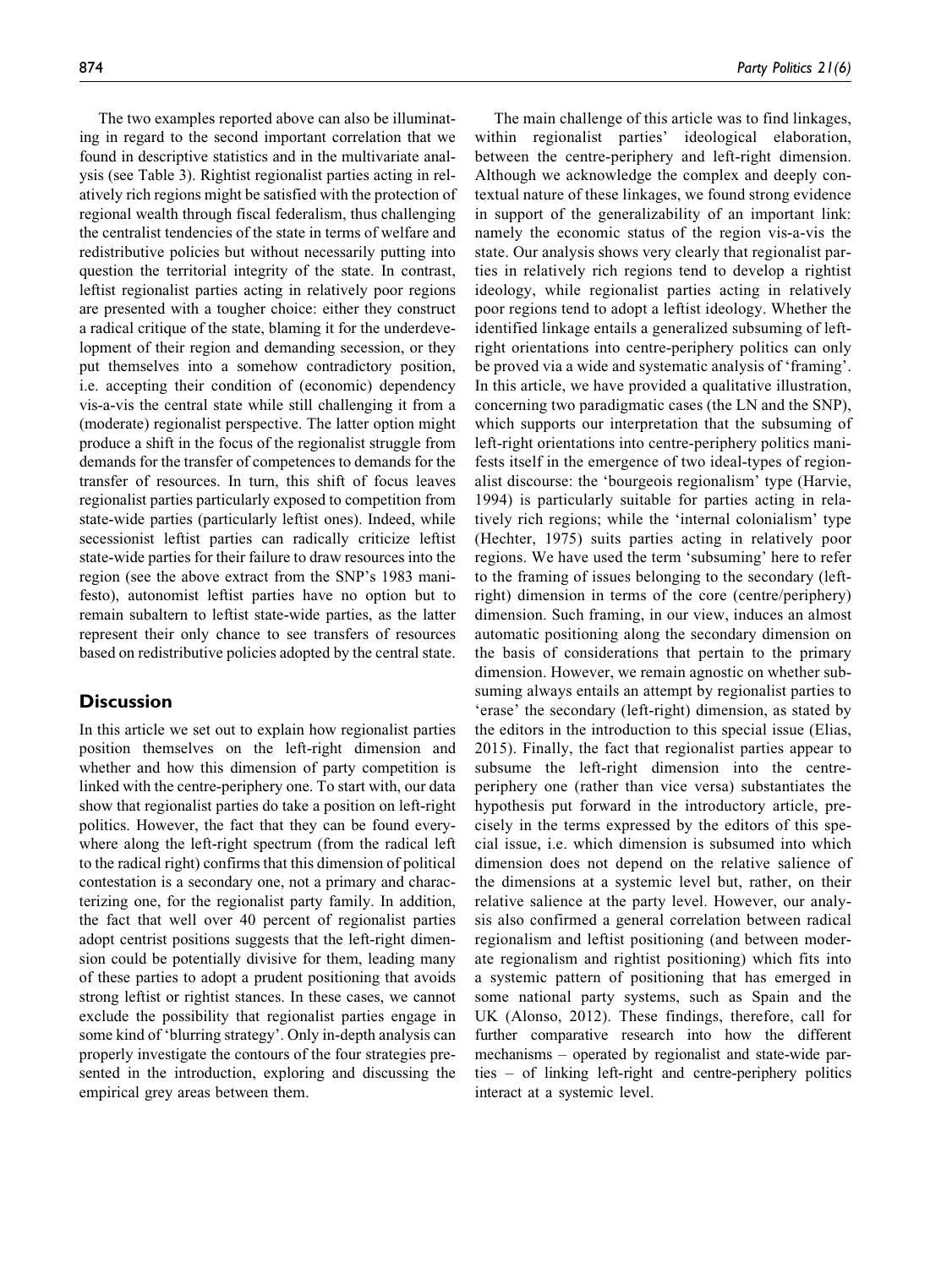## Appendix A

## Positioning of regionalist parties

|                                                                        |                       |                                               | National<br>election     |                          |                           |                          | Regional<br>election        |      |                          |               |
|------------------------------------------------------------------------|-----------------------|-----------------------------------------------|--------------------------|--------------------------|---------------------------|--------------------------|-----------------------------|------|--------------------------|---------------|
| Party                                                                  | Country               | Core region                                   | years                    | Ir                       |                           | dum_lr_dum_cp            | years                       | Ir   |                          | dum_lr dum_cp |
| Action democratique                                                    | Canada                | Quebec                                        |                          |                          | $=$                       | $-$                      | 1994–2008                   | 5.00 | 1.00                     | 1.00          |
| Alsace d'Abord                                                         | France                | Alsace                                        | 1997-2002                | 6.00                     | 1.00                      | 0.00                     | 1992-2010                   | 6.00 | 1.00                     | 0.00          |
| Coalición Agrupaciones<br>Independientes de<br>Canarias                | Spain                 | Canarias                                      | 1986–1989                | 4.00                     | 1.00                      | 0.00                     | 1987–1991                   | 4.00 | 1.00                     | 0.00          |
| Accolta Naziunale Corsa                                                | France                | Corse <sup>1</sup>                            | 1993-2002                | 1.00                     | 0.00                      | 1.00                     |                             |      | $\overline{\phantom{0}}$ |               |
| Aralar                                                                 | Spain                 | Pais Vasco <sup>2</sup>                       | 2004-2008                | 1.00                     | 0.00                      | 1.00                     | 2005-2009                   | 1.00 | 0.00                     | 1.00          |
| <b>Bloque Nacionalista</b><br>Gallego                                  | Spain                 | Galicia                                       | 1977-2008                | 1.50                     | 0.00                      | 1.00                     | 1981-2009                   | 1.63 | 0.00                     | 1.00          |
| Bayernpartei                                                           | Germany               | Bavaria                                       | 1987-2009                | 5.00                     | 1.00                      | 1.00                     | 1970-2008 5.00              |      | 1.00                     | 1.00          |
| <b>Bloc Quebecois</b>                                                  | Canada                | Quebec                                        | 1993-2008                | 3.00                     | 0.00                      | 1.00                     |                             |      | $\overline{\phantom{0}}$ | -             |
| Coalición Canaria                                                      | Spain                 | Canarias                                      | 1993-2008                | 4.00                     | 1.00                      | 0.00                     | 1995–2007                   | 4.00 | 1.00                     | 0.00          |
| Centro Canario                                                         | Spain                 | Canarias                                      | 2008                     | 4.00                     | 1.00                      | 0.00                     | 2007                        | 4.00 | 1.00                     | 0.00          |
| Coalicion Extremena                                                    | Spain                 | Extremadura                                   | 1996                     | 3.00                     | 1.00                      | 0.00                     | 1995–1999                   | 3.00 | 0.00                     | 0.00          |
| Chunta Aragonesista                                                    | Spain                 | Aragon                                        | 1989-2008                | 2.00                     | 0.00                      | 0.00                     | 1987-2007 2.00              |      | 0.00                     | 0.00          |
| Corsica Nazione                                                        | France                | Corse'                                        |                          | $\overline{\phantom{0}}$ | $\overline{\phantom{0}}$  | $\qquad \qquad -$        | 1998-1999                   | 2.00 | 0.00                     | 1.00          |
| Convergéncia I Unió                                                    | Spain                 | Cataluna <sup>3</sup>                         | 1979-2008                | 4.00                     | 1.00                      | 0.22                     | 1980-2010 4.00              |      | 1.00                     | 0.22          |
| Die Freiheitlichen                                                     | ltaly                 | Trento-Alto<br>Adige <sup>4</sup>             | 2006–2008                | 6.00                     | 1.00                      | 1.00                     | 1993-2008 6.00              |      | 1.00                     | 1.00          |
| Eusko Alkartasuna                                                      | Spain                 | Pais Vasco <sup>2</sup>                       | 1989-2008                | 2.00                     | 0.00                      | 1.00                     | l 986–2009                  | 2.00 | 0.00                     | 1.00          |
| Euskadiko Ezkerra                                                      | Spain                 | Pais Vasco <sup>2</sup>                       | 1977–1989                | 1.20                     | 0.00                      | 1.00                     | 1980-1990                   | 1.25 | 0.00                     | 1.00          |
| Esquerra Republicana de<br>Catalunya                                   | Spain                 | Cataluna <sup>3</sup>                         | 1979-2008                | 2.60                     | 0.00                      | 1.00                     | 1980-2010 2.56              |      | 0.00                     | 1.00          |
| Extremadura Unida                                                      | Spain                 | Extremadura                                   | 1982-2008                | 4.00                     | 1.00                      | 0.00                     | 1987-2003                   | 2.00 | 0.00                     | 0.00          |
| Fédération Autonomiste                                                 | Italy                 | Vallée d'Aosta                                | $\overline{\phantom{0}}$ |                          | $\qquad \qquad -$         | -                        | 1998-2008                   | 3.00 | 0.00                     | 0.00          |
| Front Démocratique des<br>Francophones                                 | Belgium               | Bruxelles <sup>5</sup>                        | 1965-1991                | 4.00                     | 1.00                      | 0.00                     | 1989                        | 4.00 | 1.00                     | 0.00          |
| Fólkaflokkurin                                                         | Denmark               | Faroe Islands <sup>6</sup>                    | 1971-2007                | 5.00                     | 1.00                      | 0.20                     | 1970-2008                   | 5.00 | 1.00                     | 0.25          |
| Fryske Nasjonale Partij                                                | Netherlands Friesland |                                               |                          | —                        | $\overline{\phantom{0}}$  | $-$                      | 1970–2007                   | 3.30 | 0.30                     | 0.00          |
| Herri Batasuna                                                         | Spain                 | Pais Vasco <sup>2</sup>                       | 1979-1996                | 1.00                     | 0.00                      | 1.00                     | 1980-2001                   | 1.00 | 0.00                     | 1.00          |
| Inuit Ataqatigiit                                                      | Denmark               | Greenland'                                    |                          | 2.00                     | 0.00                      | 1.00                     | 1979-2009                   | 2.00 | 0.00                     | 1.00          |
| Independentia Repubrica<br>de Sardigna                                 | Italy                 | Sardegna                                      |                          | $\overline{\phantom{0}}$ | $\overline{\phantom{0}}$  | $\qquad \qquad -$        | 2004-2009 2.00              |      | 0.00                     | 1.00          |
| Lega Nord                                                              | Italy                 | 'Padania'<br>regions <sup>8</sup>             | 1983-2008                | 5.00                     | 1.00                      | 0.13                     | 1980-2010                   | 5.29 | 1.00                     | 0.00          |
| Ligue Savoisienne                                                      | France                | Rhone-Alpes                                   |                          |                          | $\overline{\phantom{0}}$  | $\overline{\phantom{0}}$ | 1998                        | 5.00 | 1.00                     | 1.00          |
| Lega dei Ticinesi                                                      | Switzerland           | Ticino                                        | 1991-2007                | 5.00                     | 1.00                      | 0.00                     | $1991 - 2007$               | 5.00 | 1.00                     | 0.00          |
| Movimento per le<br>Autonomie                                          | Italy                 | Sicilia                                       | 2008                     | 4.00                     | 1.00                      | 0.00                     | 2006-2008                   | 4.00 | 1.00                     | 0.00          |
| Nieuw Vlaamse Alliantie                                                | <b>Belgium</b>        | <b>Vlaams Gewest</b>                          | 2003-2010                | 5.00                     | 1.00                      | 1.00                     | 2004-2009                   | 5.00 | 1.00                     | 1.00          |
| Partido Andalucista                                                    | Spain                 | Andalucia                                     | 1979-2008 2.00           |                          | 0.00                      | 0.00                     | 1982-2008 2.00              |      | 0.00                     | 0.00          |
| Partido Aragonés                                                       | Spain                 | Aragon                                        | 1979-2008 4.67           |                          | 1.00                      | 0.00                     | 1983-2007 4.57              |      | 1.00                     | 0.00          |
| Partiu Asturianista<br>Partito Autonomista<br><b>Trentino Tirolese</b> | Spain<br>ltaly        | Asturias<br>Trento-Alto<br>Adige <sup>4</sup> | 1989-2004 3.00<br>—      |                          | 0.00<br>$\qquad \qquad -$ | 0.00<br>-                | 1987-2003<br>1988-2008 4.00 | 3.00 | 0.00<br>1.00             | 0.00<br>0.00  |
| Plaid Cymru                                                            | United<br>Kingdom     | Wales <sup>5</sup>                            | 1970-2010 2.36           |                          | 0.00                      | 0.82                     | 1999-2007 2.67              |      | 0.00                     | 1.00          |
| Partido Comunista de las<br>Tierras Vascas                             | Spain                 | Pais Vasco <sup>2</sup>                       |                          |                          |                           |                          | 2005                        | 1.00 | 0.00                     | 1.00          |
| Partei des<br>Demokratischen                                           | Germany               | East German<br>Länder <sup>10</sup>           | 1990-2005 1.00           |                          | 0.00                      | 0.00                     | 1990-2006 1.00              |      | 0.00                     | 0.00          |
| Sozialismus<br>Parti Nationaliste du<br>Quebec                         | Canada                | Quebec                                        | 1984                     | 3.00                     | 0.00                      | 1.00                     |                             |      |                          |               |
| Partido Nacionalista<br>Vasco                                          | Spain                 | Pais Vasco <sup>2</sup>                       | 1977-2008 4.50           |                          | 1.00                      | 0.40                     | 1980-2009 4.33              |      | 1.00                     | 0.33          |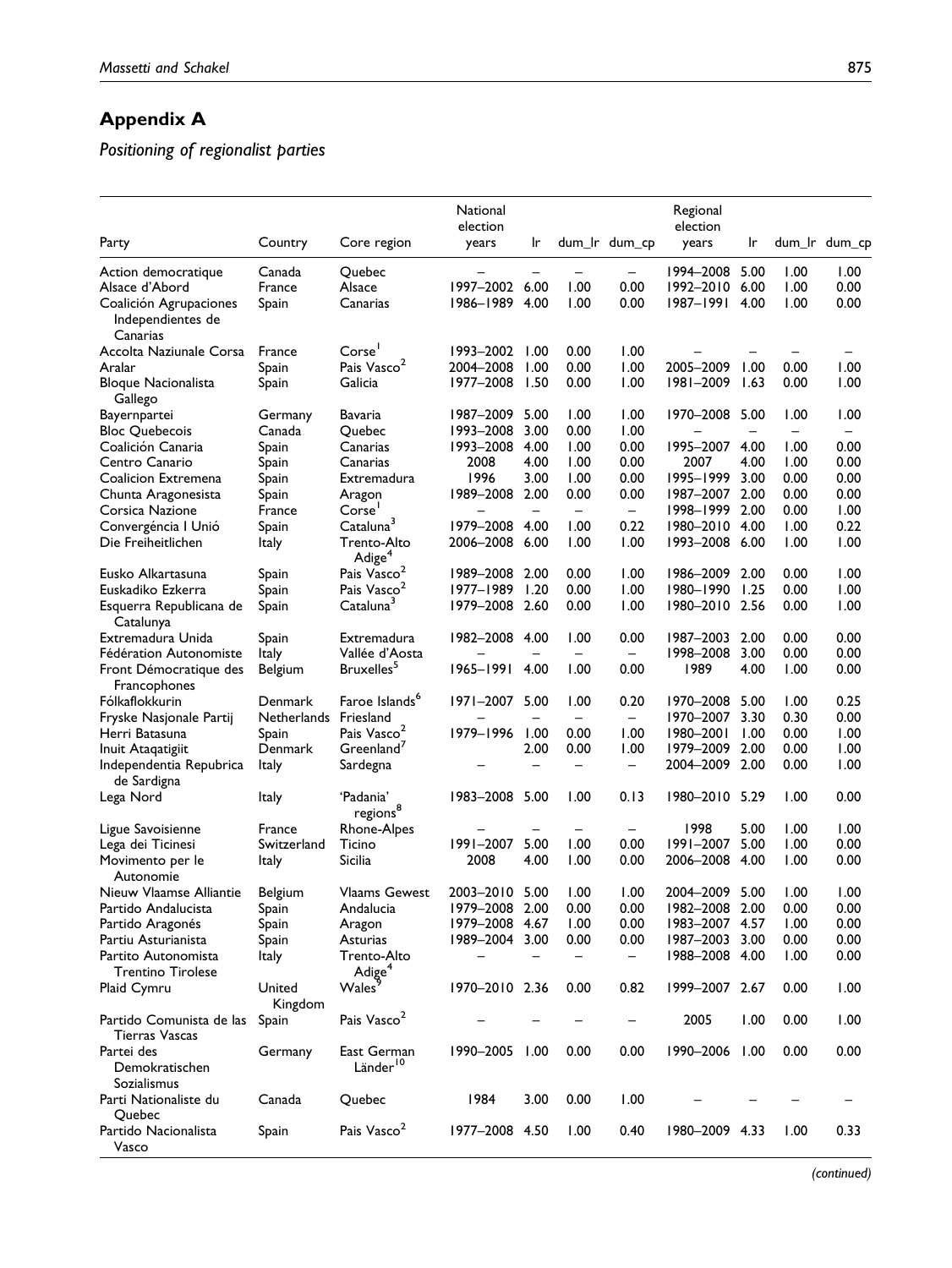| Party                                       | Country           | Core region                       | National<br>election<br>years | Ir                       |                          | dum_lr dum_cp            | Regional<br>election<br>years | Ir   |      | dum_lr dum_cp |
|---------------------------------------------|-------------------|-----------------------------------|-------------------------------|--------------------------|--------------------------|--------------------------|-------------------------------|------|------|---------------|
|                                             |                   |                                   |                               |                          |                          |                          |                               |      |      |               |
| Partito Popolare Trentino Italy<br>Tirolese |                   | Trento–Alto<br>Adige <sup>4</sup> |                               |                          |                          |                          | 1973-1978 4.00                |      | 1.00 | 0.00          |
| Parti Québécois                             | Canada            | <b>Ouebec</b>                     |                               |                          | $\overline{\phantom{0}}$ | $\overline{\phantom{0}}$ | 1970–2008                     | 2.00 | 0.00 | 1.00          |
| Partido Riojano                             | Spain             | La Rioja                          | 1993-2008                     | 4.00                     | 1.00                     | 0.00                     | 1983-2007                     | 4.00 | 1.00 | 0.00          |
| Partido Regionalista de<br>Cantabria        | Spain             | Cantabria                         | 1993                          | 4.00                     | 1.00                     | 0.00                     | 1983-2007                     | 4.00 | 1.00 | 0.00          |
| Partido Regionalista<br>Extremeño           | Spain             | Extremadura                       | 1993                          | 3.00                     | 0.00                     | 0.00                     | 1991                          | 3.00 | 0.00 | 0.00          |
| Partit Socialista de<br>Menorca             | Spain             | Islas Baleares                    | 1979-2004 2.00                |                          | 0.00                     | 0.00                     | 1983-2007 2.00                |      | 0.00 | 0.00          |
| Partit Socialista de<br>Mallorca (-EN)      | Spain             | Islas Baleares                    |                               |                          |                          | $\overline{\phantom{0}}$ | 1983-1995                     | 2.00 | 0.00 | 0.00          |
| Partito Sardo D'Azione                      | ltaly             | Sardegna                          | 1979-2008                     | 3.00                     | 0.17                     | 0.83                     | 1974-2009                     | 2.88 | 0.13 | 0.75          |
| Pro deutschsprachige<br>Gemeinschaft        | Belgium           | Deutsche<br>Gemeinschaft          | 1974-1999 4.00                |                          | 1.00                     | 0.00                     | 1974-2009                     | 4.00 | 1.00 | 0.00          |
| Quebec Solidaire                            | Canada            | Quebec                            |                               |                          |                          | $\overline{\phantom{0}}$ | 2003-2008                     | 1.00 | 0.00 | 1.00          |
| Rassemblement<br>Valdôtaine                 | <b>Italy</b>      | Vallée d'Aosta                    |                               |                          |                          | $\equiv$                 | 1973                          | 5.00 | 1.00 | 0.00          |
| Rassemblement Wallon                        | Belgium           | Communautaire<br>francaise        | 1971–1991                     | 2.00                     | 0.00                     | 0.00                     |                               |      |      |               |
| <b>Scottish Greens</b>                      | United<br>Kingdom | Scotland                          | 1992-2010 2.00                |                          | 0.00                     | 1.00                     | 1999-2007                     | 2.00 | 0.00 | 1.00          |
| Sardegna Natzione                           | ltaly             | Sardegna                          | 1996-2008 2.00                |                          | 0.00                     | 1.00                     | 1994-2009                     | 2.00 | 0.00 | 1.00          |
| <b>Scottish National Party</b>              | United<br>Kingdom | Scotland                          | 1970-2010 2.64                |                          | 0.00                     | 1.00                     | 1999-2007                     | 2.67 | 0.00 | 1.00          |
| Skånepartiet                                | Sweden            | Skåne                             |                               |                          | $\equiv$                 | $-$                      | 2002                          | 5.00 | 1.00 | 0.00          |
| Sjálvstýrisflokkurin                        | Denmark           | Faroe Islands <sup>6</sup>        | $1971 - 2007$                 | 4.00                     | 1.00                     | 0.21                     | 1970-2008                     | 4.00 | 1.00 | 0.25          |
| Scottish Socialist Party                    | United<br>Kingdom | Scotland                          | 2001-2010                     | 1.00                     | 0.00                     | 1.00                     | 1999-2007                     | 1.00 | 0.00 | 1.00          |
| Süd-tiroler Freiheit                        | ltaly             | Trento-Alto<br>Adige <sup>4</sup> |                               |                          |                          |                          | 2008                          | 4.00 | 1.00 | 1.00          |
| Südtiroler Volkspartei                      | Italy             | Trento-Alto<br>Adige <sup>4</sup> | 1972-2008 4.27                |                          | 1.00                     | 0.00                     | 1973-2008                     | 4.25 | 1.00 | 0.00          |
| Tjóôveldi                                   | Denmark           | Faroe Islands <sup>6</sup>        | 1973–2007                     | 2.00                     | 0.00                     | 1.00                     | 1970–2008                     | 2.00 | 0.00 | 1.00          |
| Union Democratique<br><b>Bretonne</b>       | France            | <b>Bretagne</b>                   | 1981-2007 2.00                |                          | 0.00                     | 0.00                     | 1986-2010 2.00                |      | 0.00 | 0.00          |
| Unió Mallorquina                            | Spain             | Islas Baleares                    | 1993-2008                     | 4.00                     | 1.00                     | 0.00                     | 1983-2007                     | 4.00 | 1.00 | 0.00          |
| Union Nationale                             | Canada            | Quebec                            |                               |                          | $\overline{\phantom{0}}$ | $-$                      | 1970-1985                     | 5.00 | 1.00 | 0.00          |
| Unione di u Populu Corsu                    | France            | Corse <sup>'</sup>                | 1986-1997                     | 3.50                     | 0.50                     | 0.00                     | 1982-1999                     | 3.00 | 0.00 | 0.00          |
| Unión Renovadora<br>Asturiana               | Spain             | Asturias                          |                               |                          | $\overline{\phantom{0}}$ | -                        | 1983-2003                     | 4.00 | 1.00 | 0.00          |
| Unió Valencia                               | Spain             | Valencia                          | 1986-2000 5.00                |                          | 1.00                     | 0.00                     | 1987-2007 5.00                |      | 1.00 | 0.00          |
| Union Valdôtaine                            | <b>Italy</b>      | Vallée d'Aosta                    | 1972-2008 4.18                |                          | 1.00                     | 0.00                     | 1973-2008                     | 4.13 | 1.00 | 0.00          |
| Union Valdôtaine<br>Progressiste            | Italy             | Vallée d'Aosta                    | —                             | $\overline{\phantom{0}}$ | $\overline{\phantom{0}}$ | $\overline{\phantom{0}}$ | 1973-2008 3.00                |      | 0.00 | 0.00          |
| Union für Südtirol                          | Italy             | Trento-Alto<br>Adige <sup>4</sup> | 1996-2008 5.00                |                          | 1.00                     | 1.00                     | 1993-2008 4.75                |      | 1.00 | 1.00          |
| Vallée d'Aoste Vive                         | ltaly             | Vallée d'Aosta                    |                               |                          |                          | -                        | 2008                          | 3.00 | 0.00 | 0.00          |
| Vlaams Belang                               | Belgium           | <b>Vlaams Gewest</b>              | 1978-2010                     | 6.00                     | 1.00                     | 1.00                     | 1995-2009                     | 6.00 | 1.00 | 1.00          |
| Volksunie                                   | Belgium           | <b>Vlaams Gewest</b>              | 1971–1999                     | 3.00                     | 0.30                     | 0.60                     | 1995–1999                     | 2.00 | 0.00 | 1.00          |
| Western Canada<br>Concept                   | Canada            | 'Western<br>Canada' <sup>11</sup> |                               | $\overline{\phantom{0}}$ | $\overline{\phantom{0}}$ | -                        | 1981-2009 5.00                |      | 1.00 | 1.00          |

#### Appendix A. (continued)

 $^{\mathsf{I}}$ The Corsican name for Corse is Corsica;  $^{\mathsf{2}}$ the Basque name for Pais Vasco is Euskadi;  $^{\mathsf{3}}$ the Catalan name for Catalonia is Catalunia;  $^{\mathsf{4}}$ the German name for Alto-Adige is Süd-Tirol;<sup>5</sup>the Dutch name for Bruxelles is Brussel; <sup>6</sup>the Faroes name for Faroe Islands is Føroyar; <sup>7</sup>the Inuit name for Greenland is Kalaallit Nunaat; <sup>8</sup>the 'Padania' regions include Emilia Romagna, Liguria, Lombardia, Piemonte and the Veneto; <sup>9</sup> Kalaallit Nunaat; <sup>8</sup>the 'Padania' regions include Emilia Romagna, Liguria, Lombardia, Piemonte and the Veneto; <sup>y</sup>the Welsh name for Wales is Cymru;<br><sup>10</sup>the East German Länder include Berlin, Brandenburg, Mecklenburg-Vorp

Demokratischen Sozialismus was considered to be a regionalist party until 2007 when it reformed itself into Die Linke; 11'Western Canada' includes Alberta, British Columbia, Manitoba and Saskatchewan.

Table shows average scores across region\*election years.

 $\ln$  = position left-right dimension; 1 = radical left to 6 = radical right.

 $dlr =$  dummy left-right dimension;  $0 =$  left;  $l =$  right.

 $dcp =$  dummy centre-periphery dimension; 0 = autonomist; 1 = separationist.

See Table 1 for coding of the positions of regionalist parties on the left-right dimension.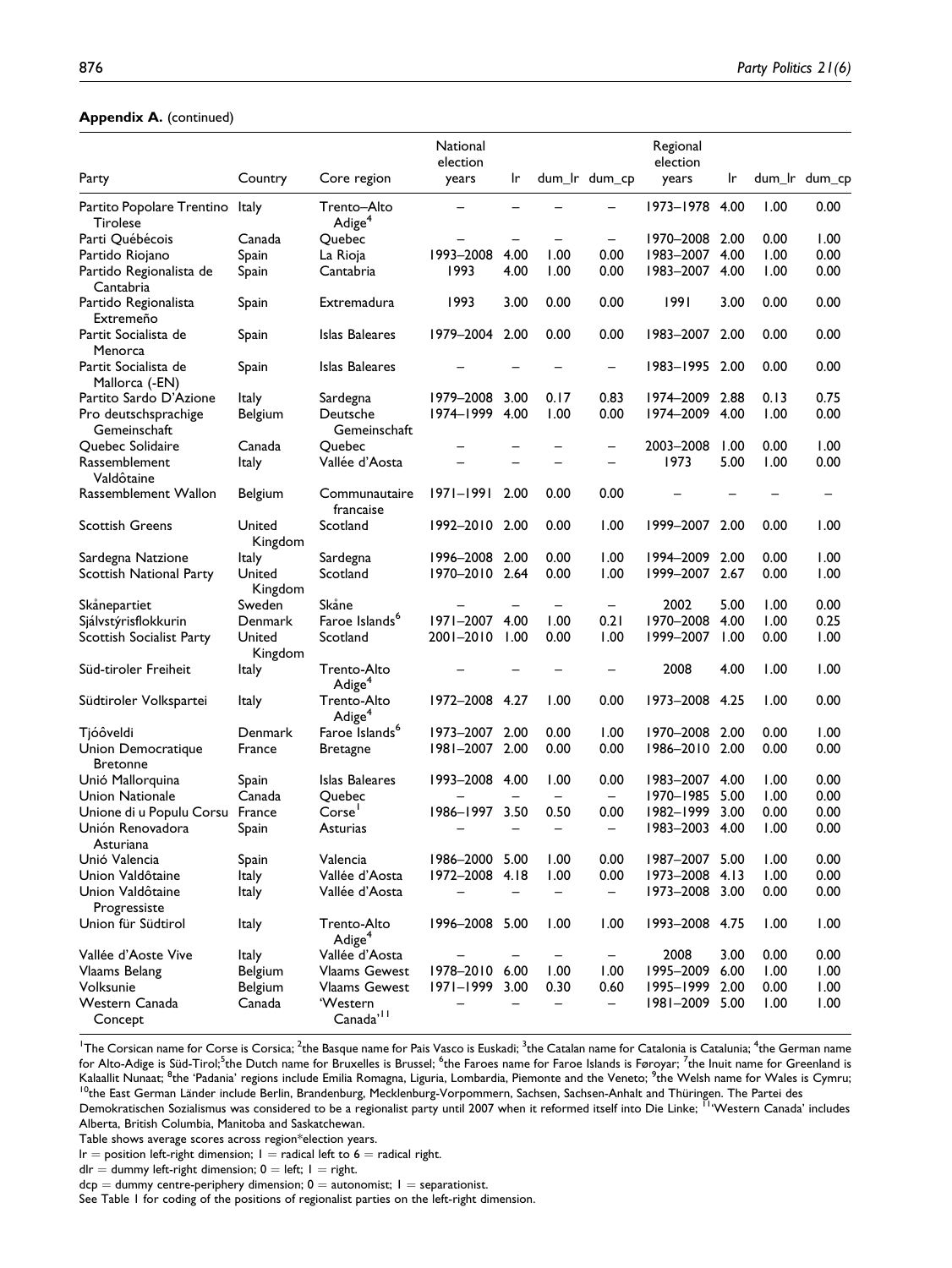#### Appendix B

#### Coding left-right positions

The most widely used datasets for the comparative analysis of political parties' ideological positioning – the Manifesto Project Database (MRG/CMP) and the Chapel Hill Expert Survey (CHES) – only include a very small group of regionalist parties (see Appendix C). In order to place parties on the left-right dimension, we resorted to our own coding, primarily based on secondary sources (see Bibliography below). We code regionalist parties on a scale with six classes, which can be reduced both to a dichotomous (left  $(1-3)$ ) vs right  $(4-6)$ ) or to a three-class categorization (clearly left  $(1-2)$ , centrist  $(3-4)$ , clearly right  $(5-6)$ ). Below we illustrate how specific case studies as well as comparative classifications by De Winter (1998a), Massetti (2009) and Tronconi (2009) have guided our coding. We will now present a couple of examples falling into each category and then we will give examples of cases with longitudinal changes across categories.

Examples of coding. Radical left (1) parties are Marxist parties, or parties with influential Marxist components. Herri Batasuna (HB) and the Partei des Demokratischen Sozialismus (PDS) can be considered typical examples of parties with an ideology dominated or strongly influenced by Marxism, and both are consensually described to be extreme or radical left (Hough and Koss, 2009; Izquierdo, 2011: 232–234). Tronconi (2009: 45) coded HB as extreme left and Massetti (2009: 507) coded both HB and PDS as radical left.

Mainstream left (2) parties are socialist, socialdemocratic or green parties which (actively) support state-oriented economic policies. We coded Rassemblement Wallon (RW) as a mainstream left party since it 'strongly believed in an active state' (Buelens and Van Dyck, 1998: 53) but is not dominated by Marxist components. Similarly we coded the Chunta Aragonesista (CHA) as mainstream left as this party stresses both its regionalist and leftist (non-Marxist) ideology (Baras et al., forthcoming). Tronconi and De Winter coded RW respectively as left and centre-left/left (De Winter, 1998: 209; Tronconi, 2009: 45); Massetti coded CHA and RW as mainstream left (Massetti, 2009: 507).

Centrist, left leaning (3) parties are 'broad churches' which are inclusive but which show a predominant leaning towards the left. The Partiu Asturianista (PA) was coded as centrist for its explicit ambition to draw 'Asturianistas' from all ideological orientations. For European elections it has joined both left-oriented regionalist (1989) and right-oriented regionalist (2004) coalitions. In 2007 it has entered a coalition with the centrist (but right leaning) Unio´n Renovadora Asturiana (URAS). Another indication of PA's centrist positioning came in 1995, when the PA could have been decisive for the birth of a PSOE-led

regional government but preferred to abstain, thus giving way to the PP. The leaning towards the left was identified because the PA was founded by a group of old members of the PSOE who have maintained control of the party throughout and have always restated its progressive character (Baras et al., forthcoming). The Bloc Quebecois (BQ) is another example of a centrist regionalist party which has a leftist leaning. The party was founded by former members of both the progressive-conservative and the liberal party, and aimed to unite pro-independence Quebecois from all ideological orientations. However, leftist (social-democratic) components are predominant in the party (Bickerton and Gagnon, 2013: 179). The BQ and PA were not previously coded in comparative analyses.

Centrist, right leaning (4) parties are 'broad churches' which are inclusive but which show a predominant leaning towards the right. Unio' Mallorquina (UM) was coded as centrist because, like many other regionalist parties in Spain, it originated from the disintegration of the centrist state-wide Union de Centro Democratico (UCD). Its centrist vocation is testified further by its brief affiliation with the (short-lived) centrist state-wide party Partido Reformista Democrático (PRD) and by its capacity for entering regional government coalitions with both right and left parties. Yet, the UM inherited the right leaning orientations of the UCD and its electorate has been much closer to the PP's than to the PSOE's (Baras et al., forthcoming). The Pro deutschsprachige Gemeinschaft (ProDG) was also coded as centrist because it aims to be a rally party for the whole German speaking population of Belgium. However, its origin as a splinter from the Christian democratic party and its competition for votes with the Christian democratic and liberal party testify to a rightward leaning (Van Ingelgom, 2008: 5–8). The ProDG was not coded in previous comparative works, while the UM was coded as centre party by Massetti (2009: 511).

Mainstream right (5) parties are bourgeois (Conservative or Liberal) parties which support market oriented policies. The Nieuw Vlaamse Alliantie (NVA) is described by De Winter (2006: 36) as a party with a clear pro-market (pro-entrepreneurs) ideology which places itself in between the Liberals, Christian Democrats and the Vlaams Blok. The Folkaflokkurin (FF) is considered a liberal conservative party that ''developed a conservative social and economic program and was mainly representing private business and the fishing industry'' (Ackren, 2006: 225). No comparative work coded the FF, while Massetti (2009: 507) coded the N-VA as mainstream right.

Radical right (6) parties support market oriented economic policies but in contrast to mainstream right parties combine it with xenophobic, anti-immigrant policies. As a result, these parties are widely considered to be radical right by referring to this combination of policies. The Vlaams Belang (VB) is widely recognized as a radicalright party (Buelens, 2011: 283). Like most radical right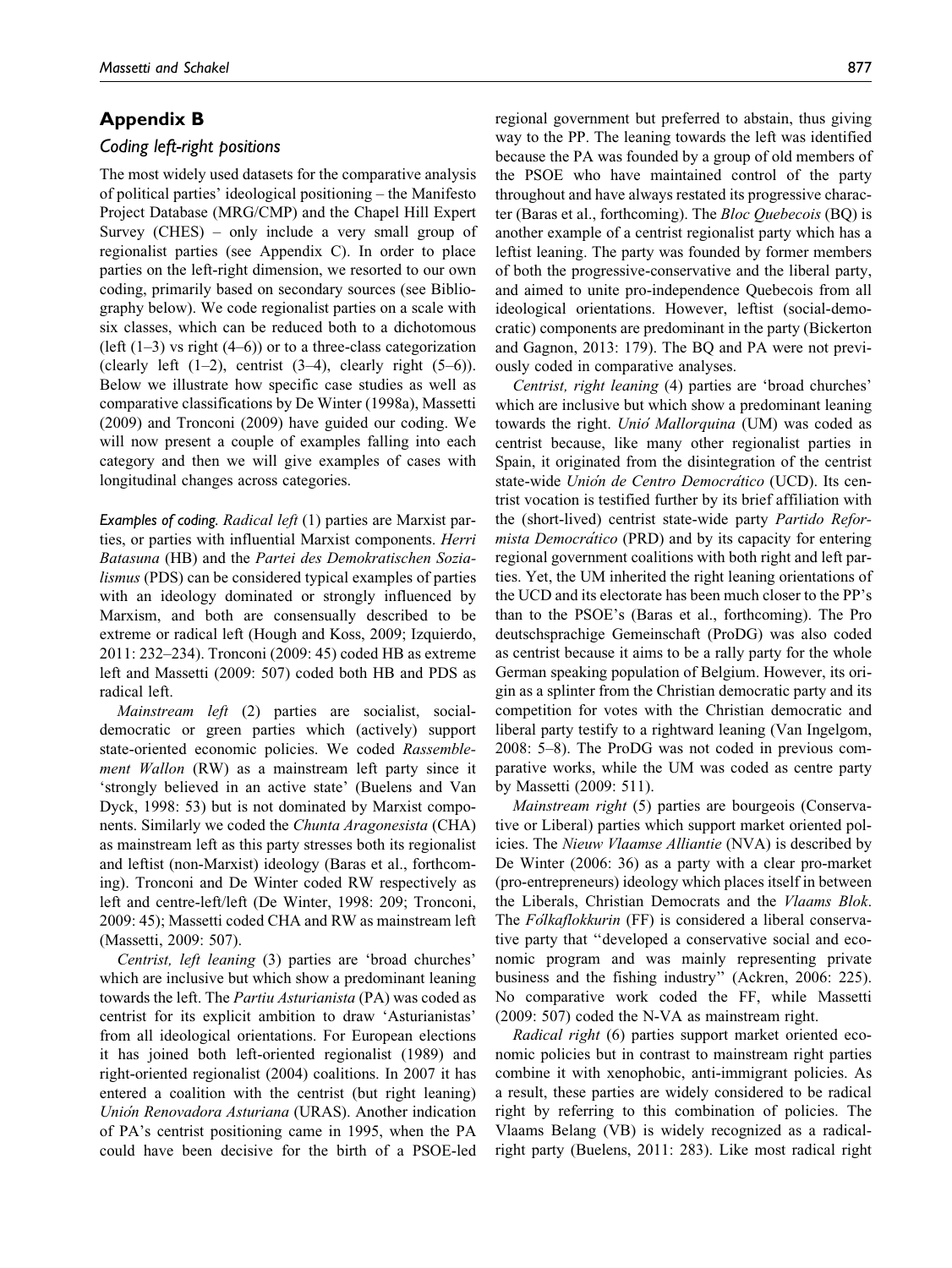parties, the VB has a mixed profile on the socio-economic left-right dimension: it displays 'welfare chauvinism', while it clearly supports "liberal measures, like privatization, reduction of taxes for small and medium enterprises, etc'' (De Winter et al., 2006b: 63). The Alsace d'Abord (AA) boasts a very similar ideology in which regionalism and radical right themes are combined: ''le parti Alsace d'abord combine une doublé identité: régionaliste dans la promotion des intérêts de l'Alsace, et de droite extrême'' (Delwit, 2005: 78). Tronconi (2009: 45) coded the VB as extreme right. Massetti (2009: 511) coded both the VB and AA as radical right.

Longitudinal changes. We were able to detect changes in leftright ideological positioning for 17 out of 74 parties (about 23 percent). Most changes occurred within the leftist  $(1-3)$ or rightist (4–6) positions, while five parties leapfrogged across the left-right divide. Amongst these five parties, only two parties (Volksunie (VU) and Partito Sardo D'Azione (PSdAz)) moved between clear stances on the left and on the right while three parties (Fryske Nasjonale Partij (FNP), Partido Regionalista de Cantabria (PRC) and Unione di u Populu Corsu (UPC)) are centrist parties which have moved from centrist left leaning (3) to centrist right leaning (4) or vice versa.

Longitudinal changes within the left  $(1-3)$ : The Scottish National Party (SNP) has been, most of the time, a 'broad church' for Scottish nationalists of all ideological orientations. It stressed its leftist (non-Marxist) stance (2) only in the period from 1984 to 2001. However, even before 1984 (at least starting from the election of Billy Wolfe as leader in 1969) and after 2001, it had a leftward leaning (3) (Lynch, 2002, 2006, 2009). The Union Democratique Bretonne (UDB) was born with an ideology strongly influenced by Marxism (1): "From the 1960s to the mid-1980s, UDB's program was influence by Marxism and third world ideology'' (Pasquier, 2006: 90). However, it has subsequently softened its ideology, adopting a mainstream left position consisting of a mix of social-democratic and green stances (2) (Pasquier, 2006: 91).

Longitudinal changes within the right  $(4-6)$ : The Sudtiroler Volkspartei (SVP) was born as a conservative party (5) dominated by the urban (Bozen's) bourgeois until 1957. With the rise of the rural (agrarian) section, the party became more centrist (4) and more concerned with regionalist claims. In the period considered in this article the party has changed its position again. In the 1970s it moved again to the right (5), undergoing leftist splits and styling itself as a tough anti-Communist party, while from the 1980s onwards it has reacquired its role of rally party, representing the German speaking people of all social classes and all ideological orientations (4) (Holzer and Schwegler, 1998: 165–166; Pallaver, 2006: 167). The Partido Nacionalista Vasco (PNV) reemerged from Franco's dictatorial regime as a regionalist party with a classic Christian-democratic ideology (5). However, since the 1990s the PNV has started a process of radicalization of the centre-periphery issue and has gone back to a more centrist position (4) (Perez-Nievas, 2006: 50–51; Ugarte and Perez-Nievas, 1998: 93–96).

Longitudinal changes across the left-right (leapfrogging): The VU represents an exception as it is one of the two parties that leapfrogged across the left-right divide, adopting both clearly rightist and leftist positions. De Winter (1998: 209) classifies it as right in the 1950s, centreright in the 1960s, centre-left in the 1970s, centre in the 1980s and left in the 1990s. Tronconi coded it as centre in the early 1980s and early 1990s, and as right in the mid-1980s and mid-1990s. In the period considered in this article (since 1970), we code the party as centrist in the 1970s and 1980s, with leftist leaning in the 1970s and rightist leaning in the 1980s. The leftist leaning in the 1970s is justified by the massive intake of leftist members after the 1968 social movements and the increasing tensions with the right wing section of the party which eventually walked out in 1978. The right leaning in the 1980s is justified by the rightward repositioning in socio-economic policies, while adopting leftist positions on environmental and other 'new politics' issues (De Winter, 1998b: 33–34). We code the VU as mainstream left (2) in the 1990s because the then party leader ''radicalized the party program towards the left and green spectrum ... locating the VU somewhere between the Ecologists and Socialists'' (De Winter, 1998b: 34).

#### Secondary sources used for the coding

- Acha B (2006) Eusko Alkartasuna: A party in search of a third space. In: De Winter L, Gomez-Reino M and Lynch P (eds) Autonomist Parties in Europe: Identity Politics and the Revival of the Territorial Cleavage. Barcelona: ICPS, pp. 65–100.
- Acha-Ugarte B and Perez-Nievas S (1998) Moderate nationalist parties in the Basque Country: Partido Nacionalista Vasco and Eusko Alkartasuna. In: De Winter L and Tursan H (eds) Regionalist Parties in Western Europe. London: Routledge, pp. 51–69.
- Ackren M (2006) The Faroe Islands: Options for independence. Island Studies Journal 1(2): 223–238.
- Acosta Padron V (2005) El nacionalismo en Canarias. Santa Cruz de Tenerife – Las Palmas de Gran Canaria. Editorial Benchomo
- Albertazzi D (2006) The Lega dei Ticinesi: The embodiment of populism. Politics 26(2): 133–139.
- Albertazzi D and McDonnell D (2005) The Lega Nord in the second Berlusconi government: In a league of its own. West European Politics 28(5): 952–972.
- Allum P and Diamanti I (1996) The autonomous leagues in Veneto. In: Levy C (ed.) Italian Regionalism: History, Identity and Politics. Oxford: Berg, pp. 142–167.
- Argelaguet J (2006) Esquerra Republicana de Catalunya: The third pole within Catalan politics. In: De Winter L, Gomez-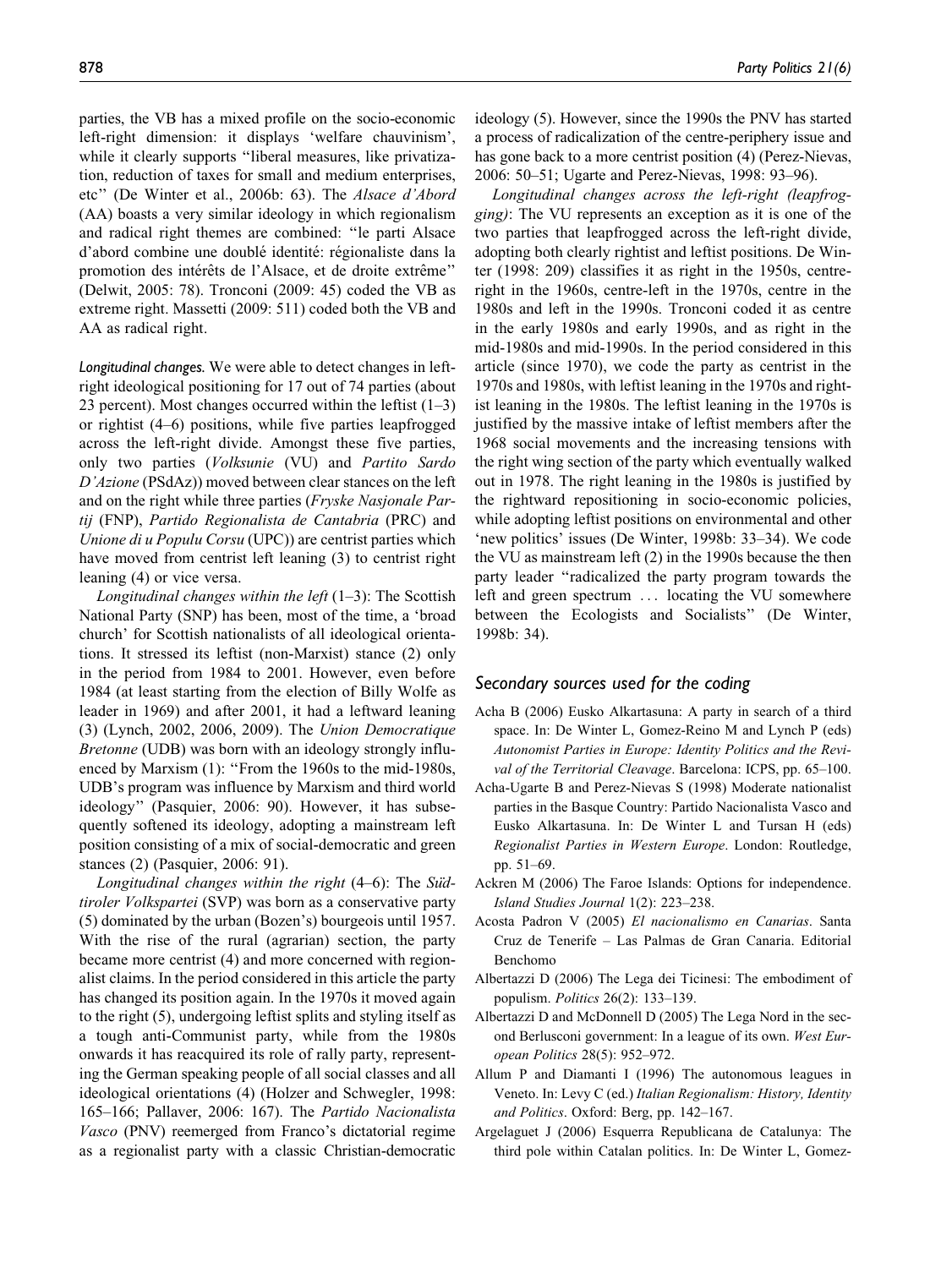Reino M and Lynch P (eds) Autonomist Parties in Europe: Identity Politics and the Revival of the Territorial Cleavage. Vol. 1. Barcelona: ICPS, pp. 143–166.

- Baldacchino G and Hepburn E (2012) A different appetite for sovereignty? Independence movements in subnational island jurisdictions. Commonwealth and Comparative Politics 50(4): 555–568.
- Balthasar L (1992) L'évolution du nationalisme québécois. In: Daigle G and Rocher G (eds) Le Quebec en Jeu. Montreal: Les Presses de l'Universite de Montreal.
- Barbera O and Barrio A (2006) Convergencia i Unio: From stability to decline? In: De Winter L, Gomez-Reino M and Lynch P (eds) Autonomist Parties in Europe: Identity Politics and the Revival of the Territorial Cleavage. Vol. 1. Barcelona: ICPS, pp. 101–142.
- Barrio A and Montserrat B, Barbera O et al. (2009) Non-statewide parties and multilevel governance: The case of Spain (1977– 2008). Paper presented at the International Political Science Association Congress, Santiago, Chile, 12–16 July 2009.
- Bennie LG (2002) Exploiting new electoral opportunities: The small parties in Scotland. In: Hassan G and Warhurst C (eds) Tomorrow's Scotland. London: Lawrence and Wishart, pp. 98–114.
- Bickerton J and Gagnon AG (2013) Canada: Federal adaptation and the limits of hybridity. In: Loughlin J, Kinkaid J and Swenden W (eds) Routledge Handbook of Regionalism and Federalism. Abingdon: Routledge.
- Biorcio R (1997) La Padania promessa. La storia, le idee e la logica d'azione della Lega Nord. Milan: Il Saggiatore
- Boiardi F and Di Capua G (1994) Grande Enciclopedia della Politica. L'Union Valdótaine. Rome: Ebe Edizioni.
- Brand J (1978) The National Movement in Scotland. London: Routledge.
- Breuning M (1997) Nationalism and nationalist parties: A comparison of Flemish Volksunie and Vlaams Blok. Nationalism and Ethnic Politics 3(1): 1–27.
- Buelens J and Van Dyck R (1998) Regionalist parties in French speaking Belgium: The Rassemblement Wallon and the Front Democratique des Francophones. In: De Winter L and Tursan H (eds) Regionalist Parties in Western Europe. London: Routledge, pp. 51–69.
- Christiansen T (1998) Plaid Cymru: Dilemmas and ambiguities of Welsh regional nationalism. In: De Winter L and Türsan H (eds) Regionalist Parties in Western Europe. London: Routledge, pp. 125–142.
- Coleman WD (1984) The Independence Movement in Quebec, 1945–1980. Toronto: University of Toronto Press.
- De Winter L (1998a) A comparative analysis of electoral, office and policy success of ethnoregionalist parties. In: De Winter L and Türsan H (eds) Regionalist Parties in Western Europe. London: Routledge, pp. 204–247.
- De Winter L (1998b) The Volksunie and the dilemma between policy success and electoral survival in Flanders. In: De Winter L and Türsan H (eds) Regionalist Parties in Western Europe. London: Routledge, pp. 28–50.
- De Winter L (2006) In Memoriam the Volksunie 1954–2001: Death by overdose of success. In: De Winter L, Gomez-Reino M and Lynch P (eds) Autonomist Parties in Europe: Identity Politics and the Revival of the Territorial Cleavage. Vol. 2. Barcelona: ICPS, pp. 11–46.
- De Winter L, Gomez-Reino M and Buelens J (2006a) The Vlaams Blok and the heritage of extreme-right Flemish nationalism. In: Autonomist Parties in Europe: Identity Politics and the Revival of the Centre-Periphery Cleavage. Vol. 2. Barcelona: ICPS, pp. 47–78.
- Delwit P (2005) Les partis régionalistes, des acteurs politico-électoraux en essor? Performances électorales et participations gouvernementales. In: Delwit P (ed.) Les partis régionalistes en Europe. Des acteurs ende´veloppement? Bruxelles: Editions de l'Université de Bruxelles, pp. 51–84.
- Deschouwer K (2009) The rise and fall of the Belgian regionalist parties. Regional and Federal Studies 19(4/5): 559–578.
- Elias A (2011) Plaid Cymru. In: Elias A and Tronconi F (eds) From Protest to Power: Autonomist Parties and the Challenges of Representation. Vienna: Wilhelm Braumuller, pp. 261–282.
- Evans G and Duffy M (1997) Beyond the sectarian divide: The social bases and political consequences of nationalist and unionist party competition in Northern Ireland. British Journal of Political Science 27(1): 47–71.
- Feron E (2011) The Social Democratic and Labour Party. In: Elias A and Tronconi F (eds) From Protest to Power: Autonomist Parties and the Challenges of Representation. Vienna: Wilhelm Braumuller, pp. 217–232.
- Frasnelli H and Gallmetzer H (1990) Sudtiroler Volkspartei. In: Peruz F (ed.) La storia dei partiti politici in Alto Adige Sudtirol. Bolzano: CESFOR, pp. 44–52.
- Garcia Rojas JA (2004) Partidos y sistemas de partidos en Canarias. In: Garcia Rojas JA (ed.) Temas de política y gobierno en Canarias. Madrid: DIJUSA, pp. 271–300.
- Gomez-Reino M (2006) The Bloque Nacionalista Gallego: From political outcast to success. In: De Winter L, Gomez-Reino M and Lynch P (eds) Autonomist Parties in Europe: Identity Politics and the Revival of the Territorial Cleavage. Vol. 1. Barcelona: ICPS, pp. 167–196.
- Gomez-Reino Cachafeiro M (2002) Ethnicity and Nationalism in Italian Politics. Inventing the Padania: Lega Nord and the Northern Question. Farnham: Ashgate.
- Gougeon G (1994) A History of Quebec Nationalism. Toronto: Lorimer.
- Grix J (2002) Introduction to East German political and cultural distinctiveness. In: Grix J and Cooke P (eds) East German Distinctiveness in a Unified Germany. Birmingham: University of Birmingham Press, pp. 1–14.
- Hemminga (2006) The Fryske Nasjonale Partij. In: De Winter L, Gomez-Reino M and Lynch P (eds) Autonomist Parties in Europe: Identity Politics and the Revival of the Territorial Cleavage. Vol. 2. Barcelona: ICPS, pp. 141–160.
- Hepburn E (2009) Explaining failure: The highs and lows of Sardinian nationalism. Regional & Federal Studies 19(4/5): 595–618.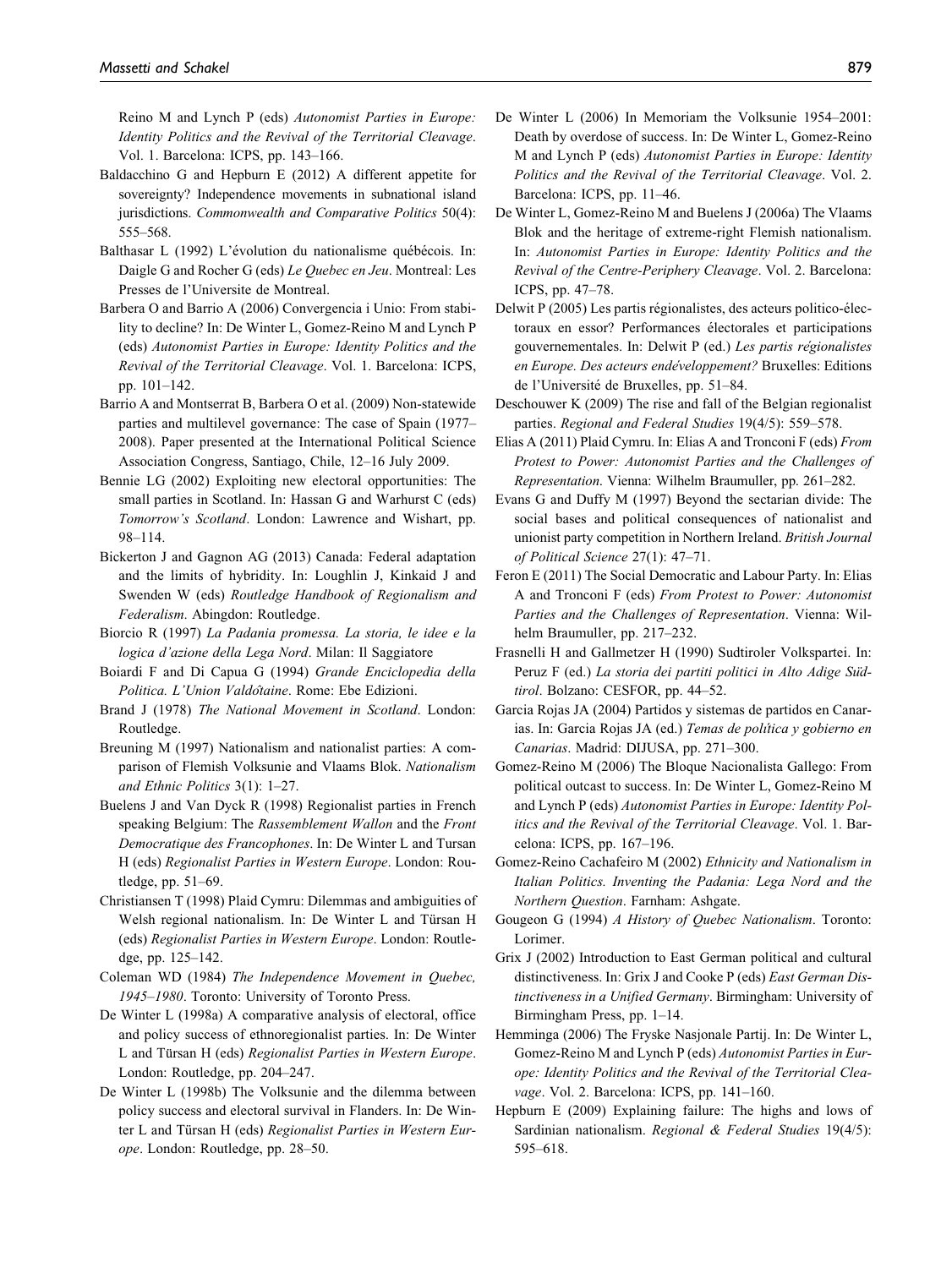- Hepburn E and Elias A (2011) Dissent on the periphery? Island nationalisms and European integration. West European Politics 34(4): 859–882.
- Holzer A and Schwegler B (1998) The Sudtiroler Volkspartei: A hegemonic ethnoregionalist party. In: De Winter L and Tursan H (eds) Regionalist Parties in Western Europe. London: Routledge, pp. 158–173.
- Hough D (2001) The Fall and the Rise of the PDS in Eastern Germany. Birmingham: Birmingham University Press.
- Hough D and Koss M (2009) A regional(ist) party in denial? The German PDS and its arrival in unified German. Regional & Federal Studies 19(4/5): 579–593.
- Izquierdo JM (2011) The Abertzale Left in the Basque Country. In: Elias A and Tronconi F (eds) From Protest to Power: Autonomist Parties and the Challenges of Representation. Vienna: Wilhelm Braumuller, pp. 323–344.
- Lynch P (2002) SNP: The History of the Scottish National Party. Cardiff: Welsh Academic Press.
- Lynch P (2006) The Scottish National Party: The long road from marginality to blackmail and coalition potential. In: De Winter L, Gomez-Reino M and Lynch P (eds) Autonomist Parties in Europe: Identity Politics and the Revival of the Territorial Cleavage. Barcelona: ICPS, pp. 227–252.
- Lynch P (2009) From Social Democracy back to No Ideology? The Scottish National Party and Ideological Change in a Multi-Level Electoral Setting. Regional and Federal Studies 19(4/5): 619–637.
- McAllister L (2001) Plaid Cymru: The Emergence of a Political Party. Cardiff: Seren.
- McEwen N (2002) The Scottish National Party after devolution: Progress and prospects. In: Hassan G and Warhurst C (eds) Tomorrow's Scotland. London: Lawrence and Wishart, pp. 49–65.
- Marcet J and Argelaguet J (1998) Nationalist parties in Catalonia: Convergencia Democratica de Catalunya and Esquerra Republicana. In: De Winter L and Türsan H (eds) Regionalist Parties in Western Europe. London: Routledge, pp. 70–86.
- Martial E (1996) Un dopoguerra lungo cinquant'anni. In: Woolf E (ed.) Storia d'Italia, Le Regioni dall'Unita' ad oggi, La Valle d'Aosta. Torino: Einaudi, pp. 775–843.
- Massetti E (2009) Explaining regionalist party positioning in a multi-dimensional ideological space: A framework for analysis. Regional and Federal Studies 19(4/5): 501–531.
- Massetti E and Sandri G (2012) Francophone exceptionalism within Alpine ethno-regionalism? The cases of the Union Valdotaine and the League Savoisienne. Regional and Federal Studies 22(1): 87–106.
- Mazzoleni O (2005) Multi-level populism and centre-periphery cleavage in Switzerland: The case of the Lega dei Ticinesi. In: Caramani D and Mény Y (eds) Challenges to Consensual Politics: Democracy, Identity, and Populist Protest in the Alpine Region. Brussels: Peter Lang, pp. 209–228.

Miglio G (1992) Come cambiare: Le mie riforme. Milan: Mondadori.

Montabes J, Perez-Nieto EG and Ortega C (2006) The Partido Andalucista: From autonomy to national-federalism and government. In: De Winter L, Gomez-Reino M and Lynch P (eds) Autonomist Parties in Europe: Identity Politics and the Revival of the Territorial Cleavage. Vol. 1. Barcelona: ICPS, pp. 197–221.

- Newman S (1997) Ideological trends among ethnoregional parties in post-industrial democracies. Nationalism & Ethnic Politics 3(1): 28–60.
- Olivesi C (1998) The failure of regionalist party formation in Corsica. In: De Winter L and Türsan H (eds) Regionalist Parties in Western Europe. London: Routledge, pp. 174–189.
- Pallaver G (2006) The Sudtiroler Volkspartei: From irredentism to autonomy. In: De Winter L, Gomez-Reino M and Lynch P (eds) Autonomist Parties in Europe: Identity Politics and the Revival of the Territorial Cleavage. Barcelona: ICPS, pp. 161–188.
- Pallaver G (2007) I partiti politici in Alto-Adige dal 1945 and 2005. In: Ferrendi G and Pallaver G (eds) La Regione Trentino-Alto Adige/Sudtirol nel XX secolo. I. Poltitica e Istituzioni (Grenzen/Confini, 4/1). Trento: Historical Museum, pp. 559–598.
- Pasquier R (2006) The Union Democratique Bretonne: The Limits of Autonomist Party Expression in Brittany. In: De Winter L, Gomez-Reino M and Lynch P (eds) Autonomist Parties in Europe: Identity Politics and the Revival of the Territorial Cleavage. Barcelona: ICPS, pp. 79–100.
- Perez-Nievas S (2006) The Partido Nacionalista Vasco: Redefining political goals at the turn of the century. In: De Winter L, Gomez-Reino M and Lynch P (eds) Autonomist Parties in Europe: Identity Politics and the Revival of the Territorial Cleavage. Vol. 1. Barcelona: ICPS, pp. 31–64.
- Rodríguez Teruel J, Barrio A and Barberà O (forthcoming) Los partidos de ambito no estatal en Espana (1977–2008). In: Llera FJ, Onate P and Molins J (eds) Comportamiento politico: Espana en prospectiva comparada. Valencia: Tirant lo Blanch.
- Roux C (2011) Radical nationalism in Corsica. In: Elias A and Tronconi F (eds) From Protest to Power: Autonomist Parties and the Challenges of Representation. Vienna: Wilhelm Braumuller, pp. 301–322.
- Roux C (2006a) The Partito Sardo d'Azione: Regionalist mobilization in Southern Italy. In: De Winter L, Gomez-Reino M and Lynch P (eds) Autonomist Parties in Europe: Identity Politics and the Revival of the Territorial Cleavage. Vol. 2. Barcelona: ICPS, pp. 189–219.
- Roux C (2006b) The Ligue Savoisienne: Separatism in Savoie. In: De Winter L, Gomez-Reino M and Lynch P (eds) Autonomist Parties in Europe: Identity Politics and the Revival of the Territorial Cleavage. Vol. 2. Barcelona: ICPS, pp. 101–122.
- Schrijver F (2006) Regionalism after Regionalisation. Amsterdam: Amsterdam University Press.
- Tambini D (2001) Nationalism in Italian Politics: The Stories of the Northern League, 1980–2000. London: Routledge.
- Tarchi M (1998) The Lega Nord. In: De Winter L and Türsan H (eds) Regionalist Parties in Western Europe. London: Routledge, pp. 143–157.
- Ugarte B and Perez-Nievas S (1998) Moderate nationalist parties in the Basque Country: Partido Nacionalista Vasco and Eusko Alkartasuna. In: De Winter L and Türsan H (eds) Regionalist Parties in Western Europe. London: Routledge, pp. 87–104.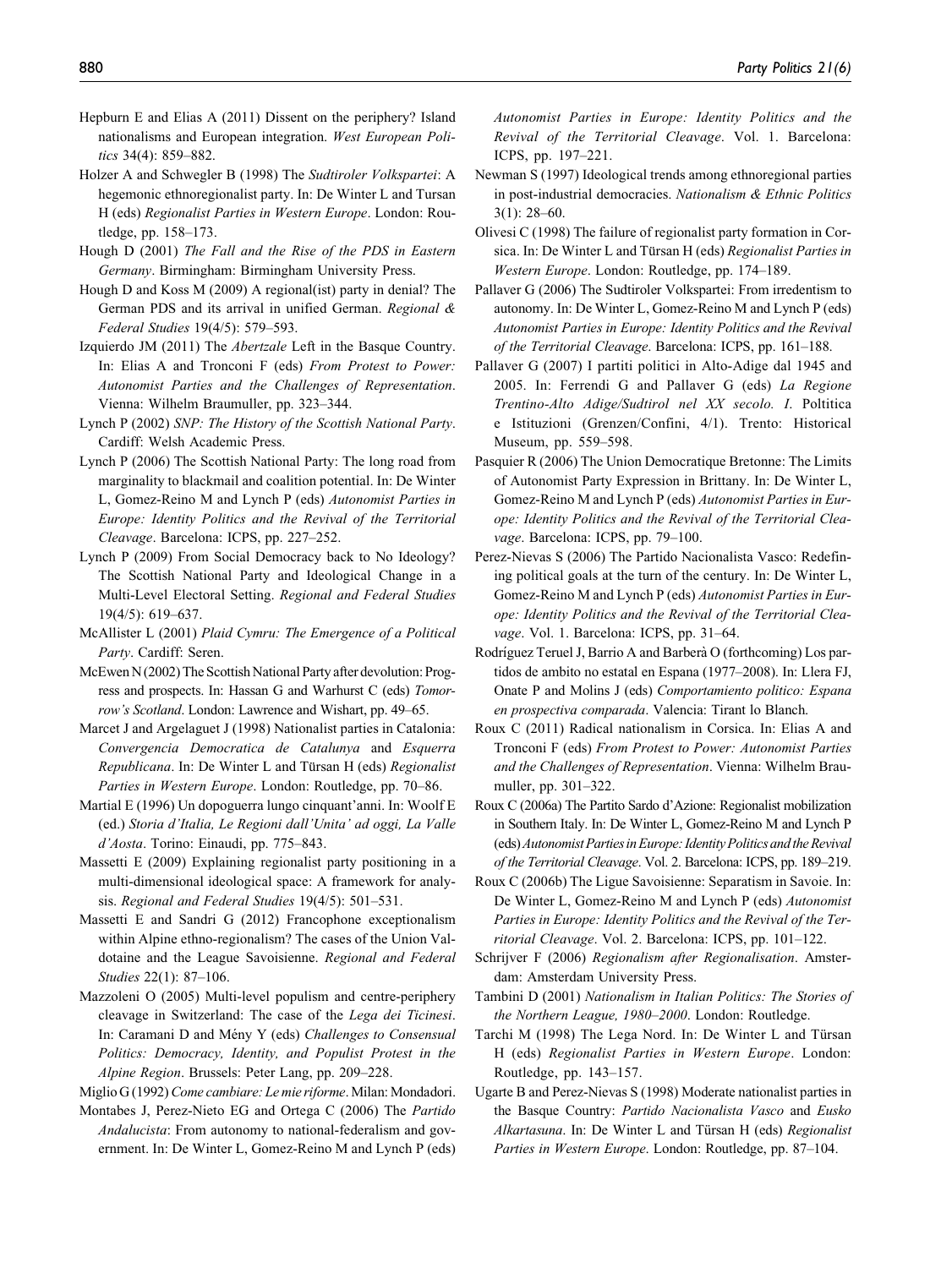Van Morgan SA (2006) Plaid Cymru – The party of Wales: The new politics of Welsh nationalism at the down of the 21st Century. In: De Winter L, Gomez-Reino M and Lynch P

#### (eds) Autonomist Parties in Europe: Identity Politics and the Revival of the Territorial Cleavage. Barcelona: ICPS, pp. 253–283.

Voggler F (1985) La Sudtiroler Volkspartei 40 anni 1945–1985. Brixen/Bressanone: Athesiadruck.

Wylie J (1987) The Faroe Islands: Interpretations of History (Volume 1986). Lexington: University Press of Kentucky.

#### Parties' websites

| Party name                                 | Party website address                                                           |
|--------------------------------------------|---------------------------------------------------------------------------------|
| Action democratique                        | http://www.adq.qc.ca/                                                           |
| Alsace d'Abord                             | http://www.alsacedabord.org/                                                    |
| Alands Framtid                             | http://www.alandsframtid.ax/                                                    |
| Accolta Naziunale Corsa                    | http://www.anc-corsica.com/                                                     |
| Aralar                                     | http://www.aralar.net/eu                                                        |
| Bloc Nacionalista Valencià                 | http://bloc.compromis.ws/                                                       |
| Bayernpartei                               | http://landesverband.bayernpartei.de/                                           |
| <b>Bloc Quebecois</b>                      | http://www.blocquebecois.org/horizon2015/accueil.php                            |
| Coalición Canaria                          | http://www.coalicioncanaria.org/web_2010/index.php                              |
| Centro Canario                             | http://www.centrocanario.org/                                                   |
| Chunta Aragonesista                        | http://www.chunta.com/                                                          |
| Corsica Nazione                            | http://www.corsica-nazione.com/                                                 |
| Convergencia i Unió                        | http://www.ciu.cat/                                                             |
| Die Freiheitlichen                         | http://www.die-freiheitlichen.com/                                              |
| Eusko Alkartasuna                          | http://www.euskoalkartasuna.org/es/?l=es&l=es                                   |
| Equerra Republicana de Catalunya           | http://www.esquerra.cat/                                                        |
| Extremadura Unida                          | http://extremaduraunida.es/eu/                                                  |
| Fédération Autonomiste                     | http://www.federationautonomiste.org/                                           |
| Front Democratique des Francophones        | http://fdf.be/                                                                  |
| Fólkaflokkurin                             | http://folkaflokkurin.fo/xa.asp                                                 |
| Fryske Nasjonale Partij                    | http://www.fnp.nl/                                                              |
| Inuit Ataqatigiit                          | http://www.ia.gl/da/                                                            |
| Independentia Repubrica de Sardigna        | http://www.irsonline.net/                                                       |
| Lega Nord                                  | http://www.leganord.org/                                                        |
| Ligue Savoisienne                          | http://notre.savoie.free.fr/                                                    |
| Lega dei Ticinesi                          | http://www.legaticinesi.ch/                                                     |
| Movimento per le Autonomie                 | http://www.mpa-sicilia.it/home.php                                              |
| Nieuw Vlaamse Alliantie                    | http://www.n-va.be/                                                             |
| Parti Quebecois                            | http://pq.org/                                                                  |
| Partido Andalucista                        | http://partidoandalucista.org/                                                  |
| Partido Aragonés                           | http://www.partidoaragones.es/proyectos/Autogobierno.htm                        |
| Partiu Asturianista                        | http://www.asturianista.as/                                                     |
| Progetto Nordest                           | http://www.progettonordest.org/                                                 |
| Partido Nacionalista Canario               | http://www.pnc-canarias.eu/                                                     |
| Partido Nacionalista Vasco                 | http://eaj-pnv.eu/esp/index.php                                                 |
| Partito Autonomista Trentino Tirolese      | http://www.patt.tn.it/                                                          |
| Partito Sardo d'Azione                     | http://www.psdaz.net/                                                           |
| Partido Riojano                            | http://www.partidoriojano.es/                                                   |
| Partido Regionalista de Cantabria          | http://www.prc.es/                                                              |
| Partido/Coalicion Regionalista Extremeño/a | http://prex-crex.blogspot.com/2006/09/el-hueco-regionalista-extremeo-i-los.html |
| Pro duetschsprachige Gemeinschaft          | http://www.prodg.be/de/aktuelles                                                |
| Partit Socialista de Menorca               | http://eleccions.psm-menorca.org/                                               |
| Plaid Cymru                                | http://www.partyofwales.org/?force=1                                            |
| Partit Socialista de Mallorca (-EN)        | http://www.pensadiferent.cat/                                                   |
| Quebec Solidaire                           | http://www.quebecsolidaire.net/                                                 |
| Scottish Greens                            | http://www.scottishgreens.org.uk/uploaded/Holyrood2007.pdf                      |
| Sardegna Natzione                          | http://www.sardignanatzione.it/                                                 |
| Scottish National Party                    | http://www.snp.org/                                                             |
|                                            |                                                                                 |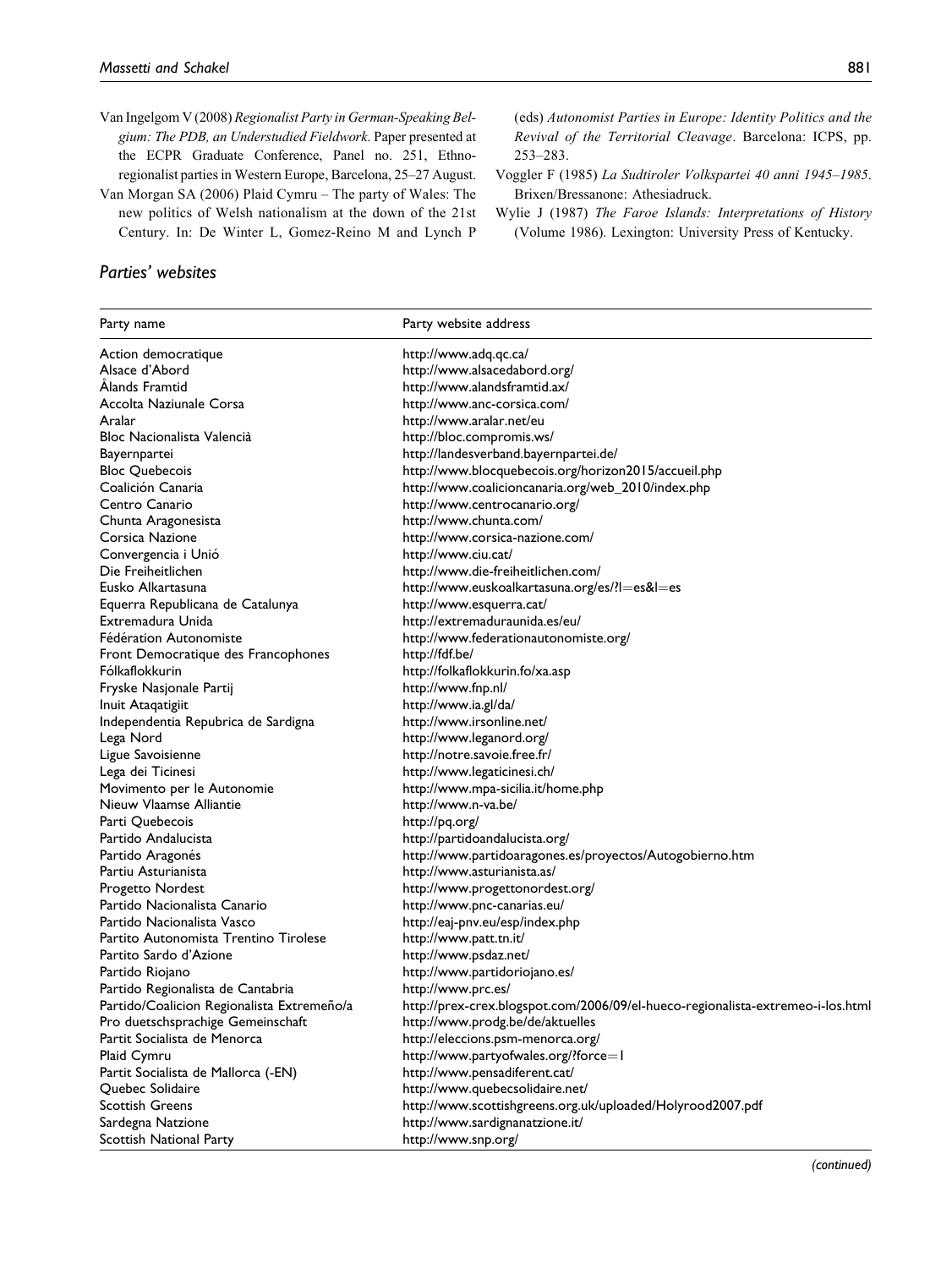#### (continued)

| Party name                  | Party website address                            |
|-----------------------------|--------------------------------------------------|
| Skånepartiet                | http://www.skanepartiet.org/                     |
| Sjálvstýrisflokkurin        | http://www.sjalvstyri.fo/sjalvstyrisflokkurinfo/ |
| Scottish Socialist Party    | http://www.scottishsocialistparty.org/           |
| Südtiroler Freiheit         | http://www.suedtiroler-freiheit.com/             |
| Südtiroler Volkspartei      | http://www.svp.eu/de/                            |
| Tjóôveldi                   | http://www.tjodveldi.fo/                         |
| Union Democratique Bretonne | http://www.udb-bzh.net/                          |
| Unió Mallorquina            | http://www.uniomallorquina.info/                 |
| Unione di u Populu Corsu    | http://www.p-n-c.eu/                             |
| Union für Südtirol          | http://www.buergerunion.st/                      |
| Unión Renovadora Asturiana  | http://www.uras.es/                              |
| Unió Valencia               | http://www.uniovalenciana.org/                   |
| Union Valdôtaine            | http://www.unionvaldotaine.org/homepage.asp      |
| Vallée d'Aoste Vive         | http://www.aostaviva.it/                         |
| Vlaams Belang               | http://www.vlaamsbelang.be/                      |
| Western Canada Concept      | http://www.westcan.org/                          |

Note: Websites were consulted between January-May 2012.

#### Appendix C

#### Validation of left-right positions of regionalist parties

To validate our position scores of regionalist parties on the leftright dimension we calculate Pearson correlations between two expert surveys and scores derived from the Manifesto Project Database (see Table C1). From Table C1 we may observe that the Pearson correlations reach satisfactory levels of statistical significance and indicate that the left-right position scores from various sources are highly correlated with our scores.

| Table CI. Validation left-right scores. |  |
|-----------------------------------------|--|
|-----------------------------------------|--|

| Our scores              | <b>EPAC</b>        | <b>CHES</b>        | <b>MRG/CMP</b>     |  |  |
|-------------------------|--------------------|--------------------|--------------------|--|--|
| Six categories<br>Dummy | $0.85*$<br>$0.75*$ | $0.82*$<br>$0.77*$ | $0.74*$<br>$0.51*$ |  |  |
| N parties               | 26                 | 14                 | 18                 |  |  |

 $*_{\text{p}}$  < 0.01

Table shows Pearson correlation coefficients between our position scores and two expert surveys and positions derived from party manifestoes. For comparison with EPAC and CHES we calculated averages of our scores for the 2000s and for MRG/CMP we took averages since the 1970s. **Table D1.** National elections.

#### Sources

 $EPAC = Ethnonationalism$  in Party Competition. Szöcsik and Zuber (2012).

EPAC Left-Right question (eco): ''Parties can be classified in terms of their stance on economic issues. Parties at one end of the spectrum, want government to play an active role in the economy. Parties at the other end of the spectrum, emphasize a reduced economic role for government: privatization, lower taxes, less regulation, less government spending, and a leaner welfare state.'' Scores may range between 0 (left) and 10 (right).

 $CHES = Chapter 1$  Hill Expert Survey. Bakker et al. (2012).

CHES Left-Right question: "LRECON = position of the party in YEAR in terms of its ideological stance on economic issues. Parties can be classified in terms of their stance on economic issues. Parties on the economic left want government to play an active role in the economy. Parties on the economic right emphasize a reduced economic role for government: privatization, lower taxes, less regulation, less government spending, and a less welfare state.  $0 =$  extreme left  $\ldots$  5 = center  $\ldots$  10 = extreme right."

 $MRG/CMP =$  Manifesto Research Group/Comparative Manifestos Project.

Volkens et al. (2012)

MRG/CMP Left-Right: we took the scores of the variable 'Rile: Right-left position of a party' as given in Laver and Budge (1992).

#### Appendix D

Descriptive statistics

|                                         |       |       | Mean Median St. dev. Min |       | Max    |
|-----------------------------------------|-------|-------|--------------------------|-------|--------|
| Ideology left-right                     | 3.32  | 4     | 1.51                     |       | 6      |
| Ideology left-right<br>dummy            | 0.52  |       | 0.50                     | O     |        |
| Economic status of the<br>region        | 97.97 | 97.39 | 23.73                    | 35.04 | 162.26 |
| Ideology centre-<br>periphery dummy     | 0.39  | O     | 0.49                     | 0     |        |
| Main state-wide party on<br>the right   | 0.43  | O     | 0.50                     | 0     |        |
| Other regionalist party<br>on the left  | 0.36  | 0     | 0.48                     | O     |        |
| Other regionalist party<br>on the right | 0.34  | O     | 0.47                     | o     |        |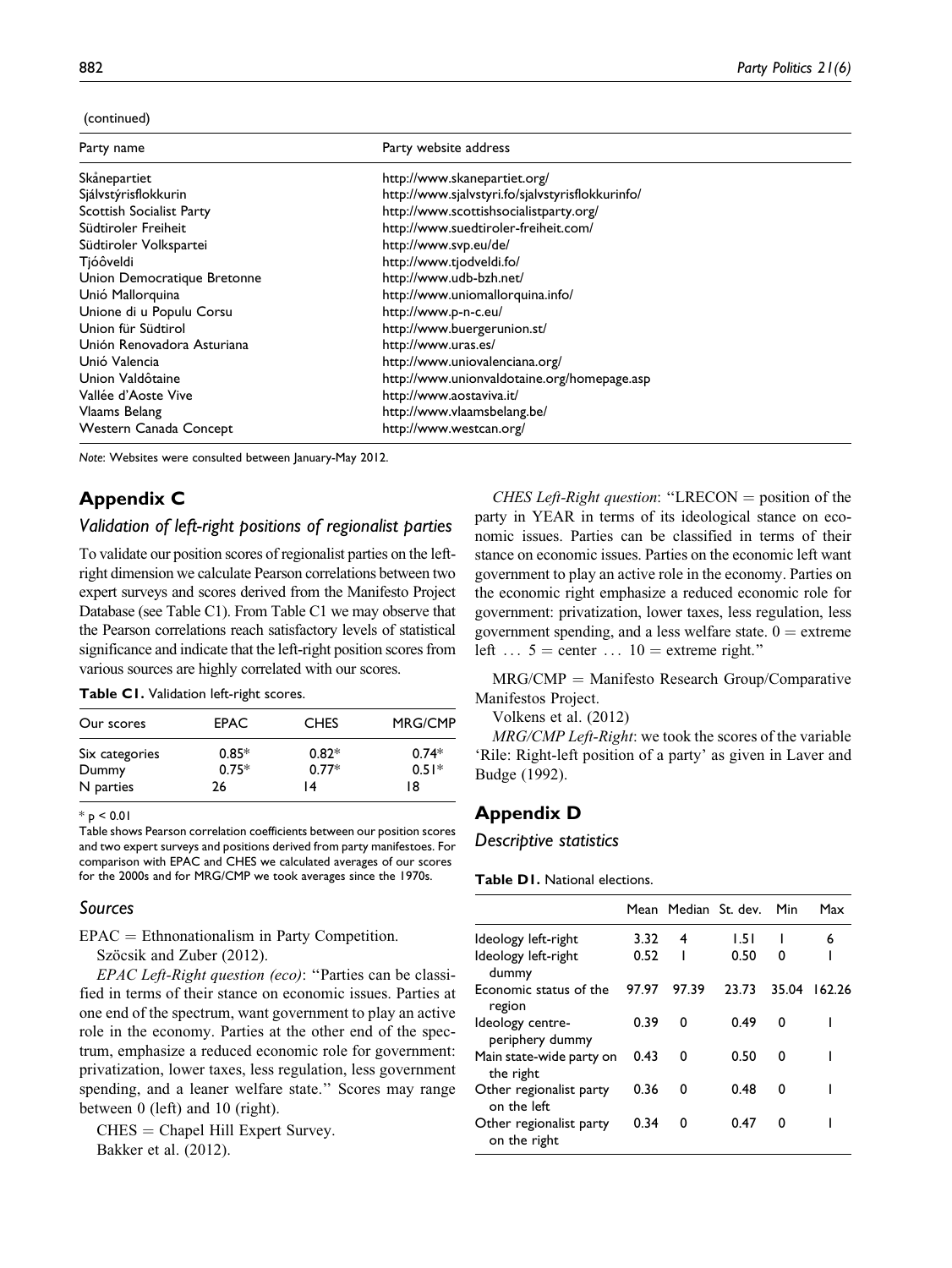#### Table D2. Regional elections.

|                                         |       |       | Mean Median St. dev. Min |       | Max    |
|-----------------------------------------|-------|-------|--------------------------|-------|--------|
| Ideology left-right                     | 3.40  | 4     | 1.51                     |       | 6      |
| Ideology left-right<br>dummy            | 0.54  |       | 0.50                     | ŋ     |        |
| Economic status of the<br>region        | 97.I3 | 95.59 | 22.89                    | 35.04 | 158.10 |
| Ideology centre-<br>periphery dummy     | 0.38  | 0     | 0.49                     | O     |        |
| Main state-wide party on<br>the right   | 0.54  |       | 0.50                     | O     |        |
| Other regionalist party<br>on the left  | 0.34  | O     | 0.48                     | O     |        |
| Other regionalist party<br>on the right | 0.40  | O     | 0.49                     | 0     |        |

The number of observations is 311 for national elections and 411 for regional elections.

#### Appendix E

#### Results ordered logit models

Table E1. The effects of the relative economic position of a region on the left-right position of regionalist parties.

|                        | National elections |          | Regional elections |          |
|------------------------|--------------------|----------|--------------------|----------|
|                        | I SD               | 2 SD     | I SD               | 2 SD     |
| Radical left           | $-0.10*$           | $-0.22*$ | $-0.09*$           | $-0.22*$ |
| Mainstream Left        | $-0.16*$           | $-0.27*$ | $-0.19*$           | $-0.31*$ |
| Left of centre         | $-0.03*$           | $-0.05*$ | $-0.06*$           | $-0.07*$ |
| Right of centre        | $0.07*$            | $0.11*$  | 0.01               | 0.01     |
| Mainstream Right       | $0.13*$            | $0.24*$  | $0.22*$            | $0.34*$  |
| Radical right          | $0.08*$            | $0.18*$  | $0.11*$            | $0.26*$  |
| Number of observations | 391                |          | 411                |          |
| Number of parties      | 63                 |          | 81                 |          |
| Wald chi <sup>2</sup>  | $18*$              |          | $15*$              |          |
| Log pseudolikelihood   | $-627$             |          | $-653$             |          |
| McFadden $R^2$         | 0.04               |          | 0.04               |          |
| Adjusted count $R^2$   | 0.10               |          | 0.13               |          |

 $*_{D}$  < 0.05.

The table displays the results of an ordered logit model which estimates the probability that a regionalist party is radical left, mainstream left, left of centre, right of centre, mainstream right or radical right. Shown here are the changes in probabilities for being a type of party when the relative economic position of a region (percent of national average) goes from one or two standard deviation(s) below to one or two standard deviation(s) above the mean (98%  $\pm$  24% / 48%) while all other variables are held at their median (categorical variables; except for main statewide party which is set at left). Detailed model results are available upon request.

#### Acknowledgements

Previous versions of this article have been presented at the workshop 'Position, Salience and Issue Linkage: Party Strategies in Multinational Democracies' held at the Department of International Politics, University of Aberystwyth, UK, December 12– 13, 2013 and at the 64th Annual Conference of the Political Science Association, Manchester, UK, April 14–16, 2014. We would like to thank James Newell, Laura Polverari, Yu Tao, the editors of this special issue (Anwen Elias, Edina Szöcsik and Christina Zuber) and three anonymous reviewers for their valuable comments. In addition we thank Frank Schrijver for his help in obtaining election results for regionalist parties in France. Arjan H Schakel wishes to express his gratitude to the Hanse-Wissenschaftskolleg, Institute for Advanced Study, Delmenhorst, Germany for offering him a fellowship which allowed him to work on the research presented in this article. The normal disclaimers apply.

#### Funding

Emanuele Massetti would like to thank the ESRC for their financial support through a Postdoctoral Fellowship (PTA-026-27- 2119).

#### Notes

- 1. In her comparative study of Belgium, Italy, Spain and the UK, Alonso (2012) follows Erk (2005, 2009) in providing ad hoc historical accounts to explain why the link between left/periphery and right/centre applies to Spain and the UK, but not to Belgium and Italy.
- 2. For a small minority of regionalist parties, such as the Vlaams Belang (VB), which developed a radical-right ideology, the link between the socio-economic status of the region and their left-right positioning can be more complex and indirect. Besides resenting transfers of resources to relatively poorer regions, these parties strongly oppose the disproportional concentration of non-national immigrants in their (economically more attractive) region (De Winter et al., 2006b).
- 3. We exclude parties such as the Bavarian CSU, the Northern Irish UUP and the UPN in Navarra because they act de facto as regional branches of state-wide parties.
- 4. We exclude ethnic parties, such as the Finnish SFP, because they focus on community rights, not on territorial selfgovernment (Tapio, 2006). We also exclude parties representing opposing ethnic groups in Navarra and Northern Ireland because the focus of their politics is ethnic competition rather than self-government claims.
- 5. In the case of electoral coalitions where the regionalist party is a junior party we used the seat allocation within the coalition to assign vote shares to the different coalition partners. When regionalist parties coalesce for elections and we could not use the seat allocation as a mechanism to allocate vote share (for example when the electoral coalition obtains one seat) we allocated the total vote share to the senior party.
- 6. Australia, Austria, Belgium, Canada, Denmark, Finland, France, Germany, Greece, Italy, Japan, the Netherlands, Norway, Portugal, Spain, Sweden, Switzerland, the United Kingdom and the United States.
- 7. Regionalist parties do participate in Greece and Japan but they fail to reach the relevance criterion.
- 8. Australia, Austria, Finland, Norway, Portugal and the United States.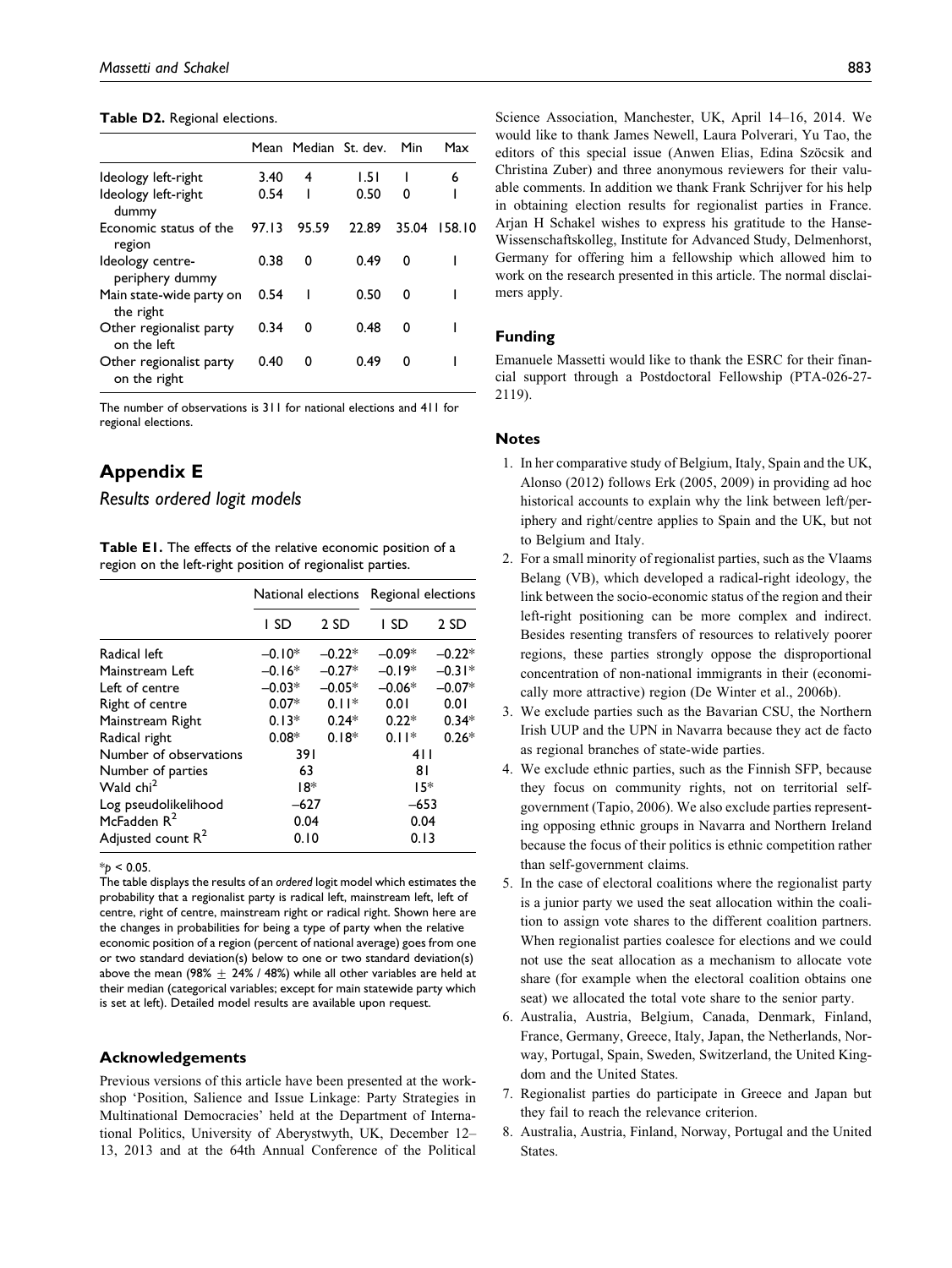- 9. Tronconi (2009: 45) and Massetti (2009: 507) identified five categories, while De Winter (1998a: 209) opted for a nonsymmetric taxonomy consisting of six categories, which included the 'extreme left' class but not (perhaps for lack of qualifying empirical cases) the 'extreme right' class. All three classifications included a 'centre' class.
- 10. Ordered logit models reveal that with an improving relative economic position of a region there is a higher likelihood of finding parties on all the positions of the right (with the exception of the centrist right leaning parties in regional elections) and a lower likelihood of finding leftist positions of any sort. Results are provided in Appendix E.
- 11. The results are highly robust when we change the other variables to non-median values. Detailed results are available upon request.
- 12. The concept of socio-economic region remains implicit in most but not in all cases. One of the exceptions is the reference to 'class nationalism' by the Partido Andalucista (PA) in the 1980s (Montabes et al., 2006: 218).
- 13. It is worth pointing out that, especially in the early 1970s, the SNP has also lobbied on the issue of petroleum in the North Sea, claiming that Scotland benefited only marginally from the discovery of the oil fields and that with independence the resource would be at the disposal of the Scots only (Lynch, 2001: 123). However, the SNP has never developed a stable or predominant 'bourgeois regionalism' discourse.
- 14. Right-oriented regionalist parties, and radical right regionalist parties in particular, often accompany criticism of state (cross-regional) solidarity with a rhetoric emphasizing intraregional solidarity, which can be considered as expression of 'welfare chauvinism' (Kitschelt, 1995; Mudde, 2000).

#### **References**

- Ackren M (2006) The Faroe Islands: Options for independence. Island Studies Journal 1(2): 223–238.
- Alonso S (2012) Challenging the State: Devolution and the Battle for Partisan Credibility: A Comparison of Belgium, Italy, Spain and the United Kingdom. Oxford: Oxford University Press.
- Bakker R, de Vries C, Edwards E, et al. (2012) Measuring party positions in Europe: The Chapel Hill expert survey trend file, 1999–2010, Party Politics 21(1): 143–152.
- Baras M, Rodriguez TJ and Barbera O (forthcoming) Los otros partidos de ambito no estatal en Espana (1983-2008). In: Baras M, Llera F and Onate P (eds) Los Partidos Politicos en Espana. Madrid: Centro de Investigaciones Sociologicas/Tirant lo Blanch.
- Barbera O and Barrio A (2006) Convergencia i Unio: From stability to decline? In: De Winter L, Gomez-Reino M and Lynch P (eds) Autonomist Parties in Europe: Identity Politics and the Revival of the Territorial Cleavage. Vol. I. Barcelona: ICPS, pp. 101–142.
- Basile L (2015) A dwarf among giants? Party competition between ethno-regionalist and state-wide parties on the

territorial dimension: The case of Italy (1963–2013). Party Politics 21(6): 887–899.

- Bickerton J and Gagnon AG (2013) Canada: Federal adaptation and the limits of hybridity. In: Loughlin J, Kincaid J and Swenden W (eds) Routledge Handbook of Regionalism and Federalism. Abingdon: Routledge.
- Budge I, Klingemann H-D, Volkens A, et al. (2001) Mapping Policy Preferences: Estimates for Parties, Electors, and Governments 1945–1998. Oxford: Oxford University Press.
- Buelens J and Van Dyck R (1998) Regionalist parties in French speaking Belgium: The Rassemblement Wallon and the Front Democratique des Francophones. In: De Winter L and Tursan H (eds) Regionalist Parties in Western Europe. London: Routledge, pp. 51–69.
- Buelens J (2011) The Vlaams Belang. In: Elias A and Tronconi F (eds) From Protest to Power: Autonomist Parties and the Challenge of Representation. Wien: Wilhelm Braumuller, pp. 283–300.
- Coakley J (1992) The social origins of nationalist movements and explanations of nationalism: A review. In: Coakley J (ed.) The Social Origins of Nationalist Movements: The Contemporary West European Experience. London: Sage, pp. 1–20.
- Dandoy R (2010) Ethno-regionalist parties in Europe: A typology. Perspectives on Federalism 2(2): 195–220.
- De Winter L (1998a) A comparative analysis of electoral, office and policy success of ethnoregionalist parties. In: De Winter L and Türsan H (eds) Regionalist Parties in Western Europe. London: Routledge, pp. 204–247.
- De Winter L (1998b) The Volksunie and the dilemma between policy success and electoral survival in Flanders. In: De Winter L and Türsan H (eds) Regionalist Parties in Western Europe. London: Routledge, pp. 28–50.
- De Winter L (2006) In Memoriam the Volksunie 1954–2001: Death by overdose of success. In: De Winter L, Gomez-Reino M and Lynch P (eds) Autonomist Parties in Europe: Identity Politics and the Revival of the Territorial Cleavage. Vol. II. Barcelona: ICPS, pp. 11–46.
- De Winter L, Gomez-Reino M and Lynch P (2006a) Introduction: Autonomist parties in European politics. In: De Winter L, Gomez-Reino M and Lynch P (eds) Autonomist Parties in Europe: Identity Politics and the Revival of the Centre-Periphery Cleavage. Vol. 1. Barcelona: ICPS, pp. 11–30.
- De Winter L, Gomez-Reino M and Buelens J (2006b) The Vlaams Blok and the heritage of Extreme-Right Flemish nationalism. In: De Winter L, Gomez-Reino M and Lynch P (eds) Autonomist Parties in Europe: Identity Politics and the Revival of the Centre-Periphery Cleavage. Vol. 2. Barcelona: ICPS, pp. 47–78.
- Delwit P (2005) Les partis régionalistes, des acteurs politico-électoraux en essor? Performances électorales et participations gouvernementales. In: Delwit P (ed.) Les partis régionalistes en Europe. Des acteurs ende´veloppement? Bruxelles: Editions de l'Université de Bruxelles, pp. 51–84.
- Elias A (2009) Minority Nationalist Parties and European Integration: A Comparative Study. London: Routledge.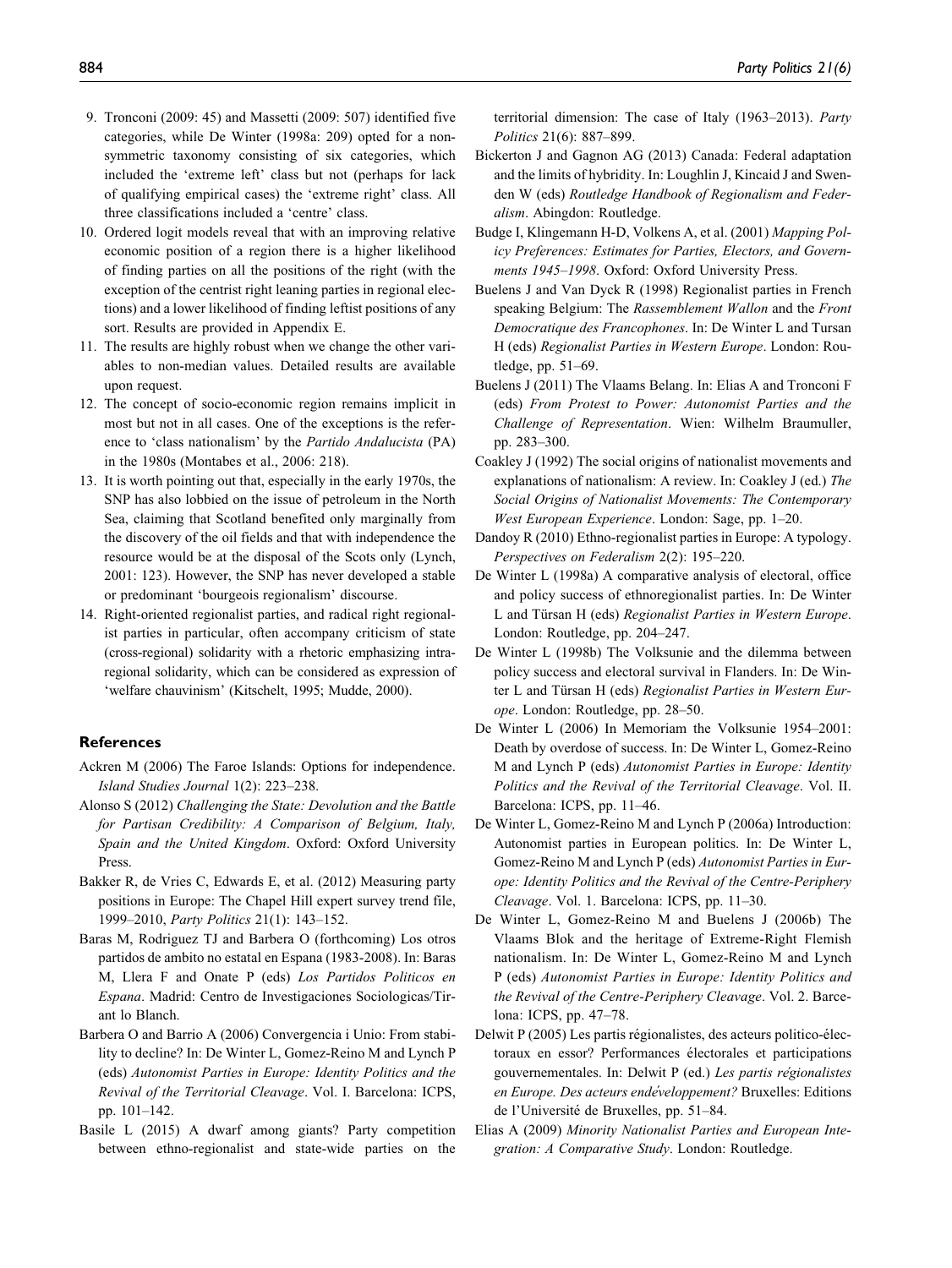Elias A and Tronconi F (2011) Autonomist parties form protest to power: A comparative overview. In: Elias A and Tronconi F (eds) From Protest to Power: Autonomist Parties and the Challenges of Representation. Vienna: Wilhelm Braumuller, pp. 345–371.

Elias A, Szöcsik E and Zuber CI (2015) Position, selective emphasis and framing: How parties deal with a second dimension in competition. Party Politics 21(6): 839–850.

Erk J (2005) Sub-state nationalism and the left-right divide: Critical junctures in the formation of nationalist labour movements in Belgium. Nations and Nationalism 11(4): 551–570.

Erk J (2009) Is nationalism left or right? Critical junctures in Québecois nationalism. Nations and Nationalism 15(5): 1–19.

Freeden M (1996) Ideologies and Political Theory: A Conceptual Approach. Oxford: Oxford University Press.

Gomez-Reino M (2006) The Bloque Nacionalista Gallego: From political outcast to success. In: De Winter L, Gomez-Reino M and Lynch P (eds) Autonomist Parties in Europe: Identity Politics and the Revival of the Territorial Cleavage. Vol. 1. Barcelona: ICPS, pp. 167–196.

Gomez-Reino M, De Winter L and Lynch P (2006) Conclusion: The future study of autonomist and regionalist parties. In: De Winter L, Gomez-Reino M and Lynch P (eds) Autonomist Parties in Europe: Identity Politics and the Revival of the Territorial Cleavage. Vol. 2. Barcelona: ICPS, pp. 247–270.

Gourevitch PA (1979) The re-emergence of 'peripheral nationalisms': Some comparative speculations on the distribution of political leadership and economic growth. Comparative Studies in Society and History 21(3): 303–322.

Harvie C (1994) The Rise of Regional Europe. London: Routledge.

Hechter M (1975) Internal Colonialism: The Celtic Fringe in British National Development, 1536–1966. London: Routledge.

Hepburn E (2009) Explaining failure: The highs and lows of Sardinian nationalism. Regional & Federal Studies 19(4/5): 595– 618.

Horowitz DL (1985) Ethnic Groups in Conflict. Berkeley, CA: University of California Press.

Hough D and Koss M (2009) A regional(ist) party in denial? The German PDS and its arrival in unified German. Regional & Federal Studies 19(4/5): 579–593.

Huber J and Inglehart R (1995) Expert interpretations of party space and party locations in 42 societies. Party Politics 1(1): 73–111.

Izquierdo JM (2011) The Abertzale Left in the Basque Country. In: Elias A and Tronconi F (eds) From Protest to Power: Autonomist Parties and the Challenges of Representation. Vienna: Wilhelm Braumuller, pp. 323–344.

Kitschelt H and McGann A (1995) The Radical Right in Western Europe: A Comparative Analysis. Ann Arbor, MI: The University of Michigan Press.

Klingemann H-D, Volkens A, Bara J, et al. (2006) Mapping Policy Preferences II: Estimates for Parties, Electors, and Governments in Eastern Europe, the European Union and the OECD, 1990–2003. Oxford: Oxford University Press.

Laver M and Budge I (1992) (eds) Party Policy and Government Coalitions. Houndsmills, Basingstoke: The MacMillan Press.

Lega Nord (2001) Elezioni 2001: Ragionamenti per la campagna elettorale, April 2001.

Lipset SM and Rokkan S (1967) Cleavage Structures, Party System and Voter Alignments: An Introduction. Chicago, IL: The Free Press.

Long SJ and Freese J (2006) Regression Models for Categorical Dependent Variables. Second ed., College Station: Stata Press.

Lucardie P (2000) Prophets, purifiers and prolocutors: Towards a theory on the emergence of new parties. Party Politics 6(2): 175–185.

Lynch P (2002) SNP: The History of the Scottish National Party. Cardiff: Welsh Academic Press.

Lynch P (2006) The Scottish National Party: The long road from marginality to blackmail and coalition potential. In: De Winter L, Gomez-Reino M and Lynch P (eds) Autonomist Parties in Europe: Identity Politics and the Revival of the Territorial Cleavage. Barcelona: ICPS, pp. 227–252.

Marcet J and Argelaguet J (1998) Nationalist parties in Catalonia: Convergencia Democratica de Catalunya and Esquerra Republicana. In: De Winter L and Türsan H (eds) Regionalist Parties in Western Europe. London: Routledge, pp. 70–86.

Massetti E (2009) Explaining regionalist party positioning in a multi-dimensional ideological space: A framework for analysis. Regional and Federal Studies 19(4/5): 501–531.

Massetti E and Sandri G (2012) Francophone exceptionalism within Alpine ethno-regionalism? The cases of the Union Valdotaine and the League Savoisienne. Regional and Federal Studies 22(1): 87–106.

Massetti E and Schakel AH (2013a) Ideology matters: Why decentralization has a differentiated effect on regionalist parties' fortunes in Western Democracies. European Journal of Political Research 52(6): 797–821.

Massetti E and Schakel AH (2013b) Between autonomy and secession: Decentralization and regionalist party ideological radicalism. Party Politics. Epub ahead of print, 16 December. DOI: 10.1177/1354068813511380.

Montabes J, Perez-Nieto EG and Ortega C (2006) The Partido Andalucista: From autonomy to national-federalism and government. In: De Winter L, Gomez-Reino M and Lynch P (eds) Autonomist Parties in Europe: Identity Politics and the Revival of the Territorial Cleavage. Vol. 1. Barcelona: ICPS, pp. 197–221.

Mudde C (2000) The Ideology of the Extreme Right. Manchester: Manchester University Press.

Nairn T (1977) The Break-Up of Britain. London: New Left Books.

Newman S (1997) Ideological trends among ethnoregional parties in post-industrial democracies. Nationalism & Ethnic Politics  $3(1)$ : 28–60.

Newman S (1996) Ethnoregional Conflict in Democracies: Mostly Ballots, Rarely Bullets. Westport, CT: Greenwood Press.